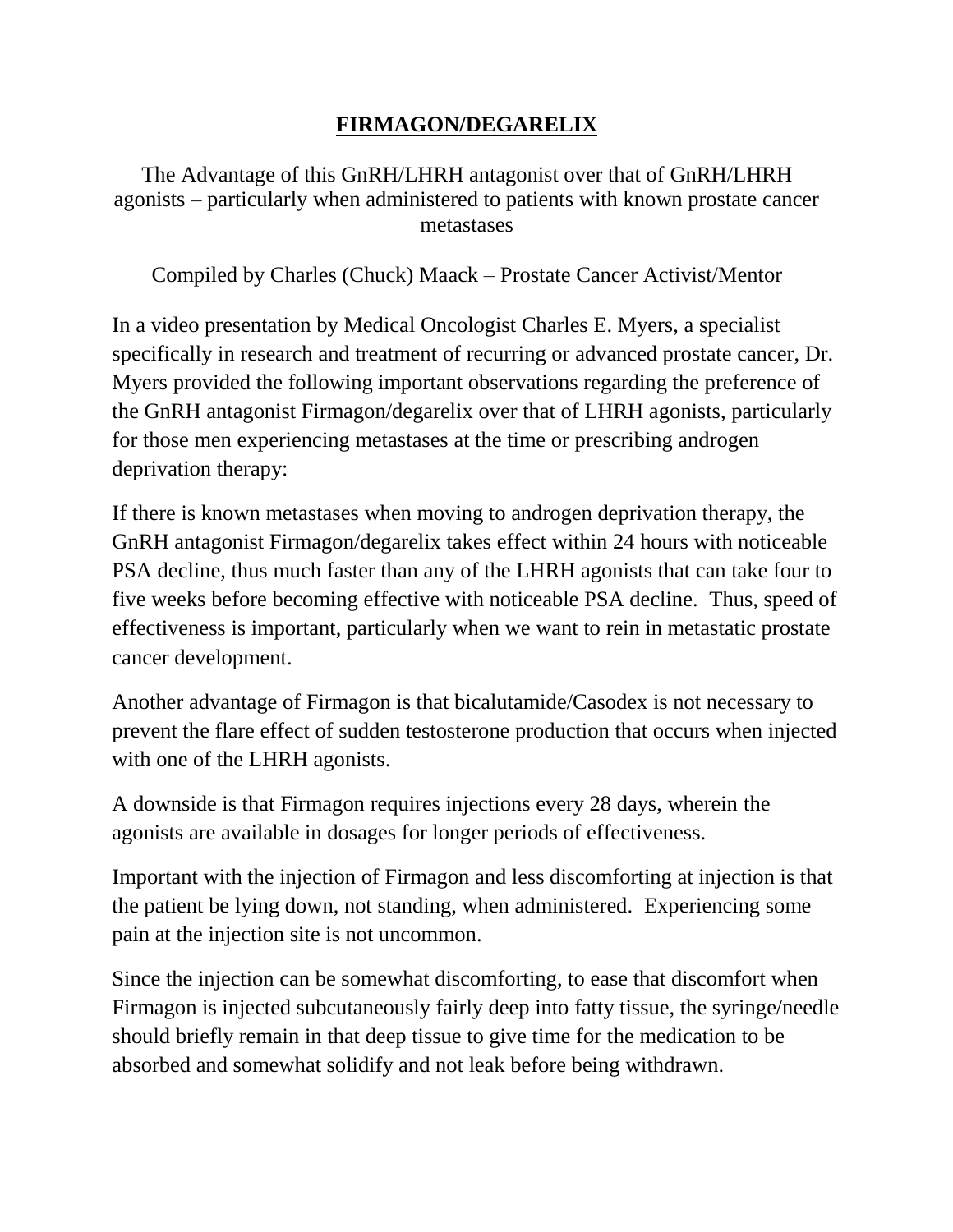For a list of side effects that might accompany this medication, please see:

<http://www.rxlist.com/firmagon-side-effects-drug-center.htm>

# **MORE:**

Following from:

**[http://www.medscape.com/viewarticle/779790?src=nl\\_topic&uac=86632FR](http://www.medscape.com/viewarticle/779790?src=nl_topic&uac=86632FR)**

New Considerations for ADT in Advanced Prostate Cancer and the Emerging Role of GnRH Antagonists

N D Shore, P-A Abrahamsson, J Anderson, E D Crawford, P Lange **[Disclosures](javascript:newshowcontent()** 

Prostate Cancer Prostatic Dis. 2013;16(1):7-15.

# Abstract and Introduction

# *Abstract*

Androgen deprivation therapy (ADT) is first-line treatment for metastatic prostate cancer (PCa). Gonadotrophin-releasing hormone (GnRH) agonists are the most commonly used ADT but have several theoretical physiologic disadvantages (e.g. initial testosterone surge, potential microsurges upon repeat administration). Testosterone surge delays the intended serologic endpoint of testosterone suppression and may exacerbate clinical symptoms. GnRH antagonists were developed with a view toward overcoming these potential adverse physiologic events. This review evaluates GnRH agonists and antagonists, assessing the potential future role of antagonists in PCa and strategies to minimize ADT adverse events (AEs). Evidence was identified via PubMed search (by GnRH agent and other ADT-related terms), from review article bibliographies, and authors' therapy area knowledge, with articles included by author consensus. Degarelix shows similar efficacy to a GnRH agonist in achieving and maintaining castration, with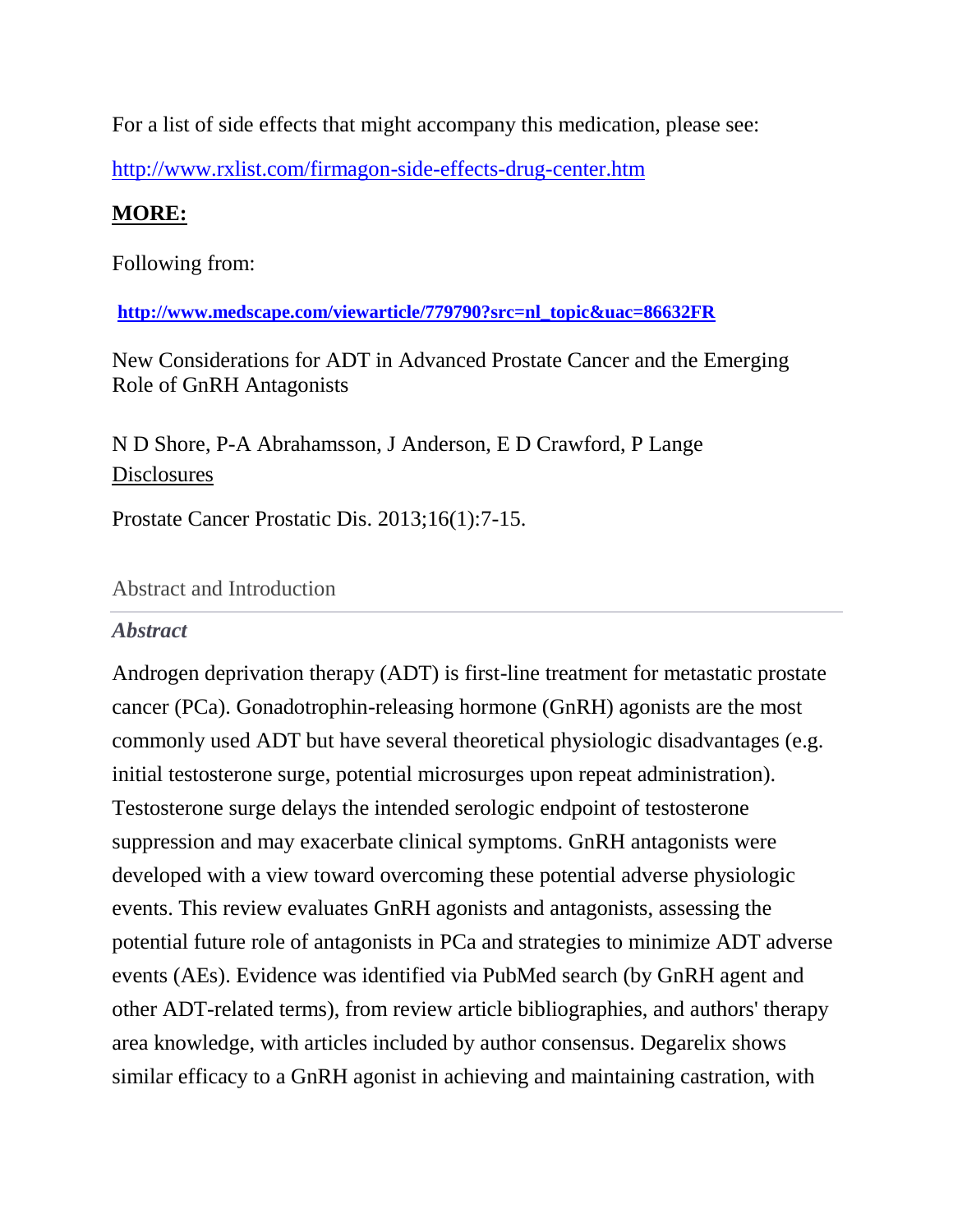faster onset and without testosterone surge/microsurges. Phase III data showed that, in the first treatment year, degarelix displayed a lower risk of PSA failure or death (composite endpoint), lower levels of the bone marker serum alkaline phosphatase (in baseline metastatic disease), and fewer musculoskeletal AEs than the agonist leuprolide. Also, crossing over from leuprolide to degarelix after 1 year reduced the risk of PSA failure or death. ADT displays an AE spectrum which can impact quality of life as well as causing significant morbidities. Strategies to improve ADT tolerability have become increasingly important including: a holistic management approach, improved diet and exercise, more specific monitoring to detect and prevent testosterone depletion toxicities, and intermittent ADT allowing hormonal recovery between treatment periods. Clinical studies suggest possible benefits of GnRH antagonists over agonists based on different mechanisms of action. GnRH antagonists should now be considered as an alternative first-line ADT option in advanced PCa. Intermittent ADT and a holistic treatment approach are promising strategies to improve ADT tolerability.

#### *Introduction*

Androgen deprivation therapy (ADT) is first-line treatment for advanced/metastatic prostate cancer (PCa) and recommended before, during or after definitive radiotherapy for intermediate and high-risk localized  $PCa$ .  $[1-3]$  ADT is also commonly used for short periods to shrink prostate volume in patients contemplating interstitial seed implantation of PCa, $[2,4]$  in glands >50 g, albeit this indication does not have a US Food and Drug Administration (FDA) or European Medicines Agency (EMEA) labelled indication. ADT may be accomplished with bilateral orchiectomy or via gonadotrophin-releasing hormone (GnRH) agonists or antagonists.

Information from Industry [Do your patients with relapsing MS need support to start and stay on therapy?](http://as.webmd.com/event.ng/Type=click&FlightID=453712&AdID=770335&TargetID=125826&Values=60,72,81,91,145,150,205,208,222,229,234,236,249,308,309,430,662,1469,1963,2019,2472,3175,3187,3361,3435,3438,6844,7187,13461,13842,13858,14125,14128,14130,15191,18257,20184,20448,20835,24345,25586,26513,31020,31795,31913,31922,41363,43128,49066,49544,53316,53875&Redirect=http:/www.medscape.com/infosite/rebif/article-4?src=ad_txt)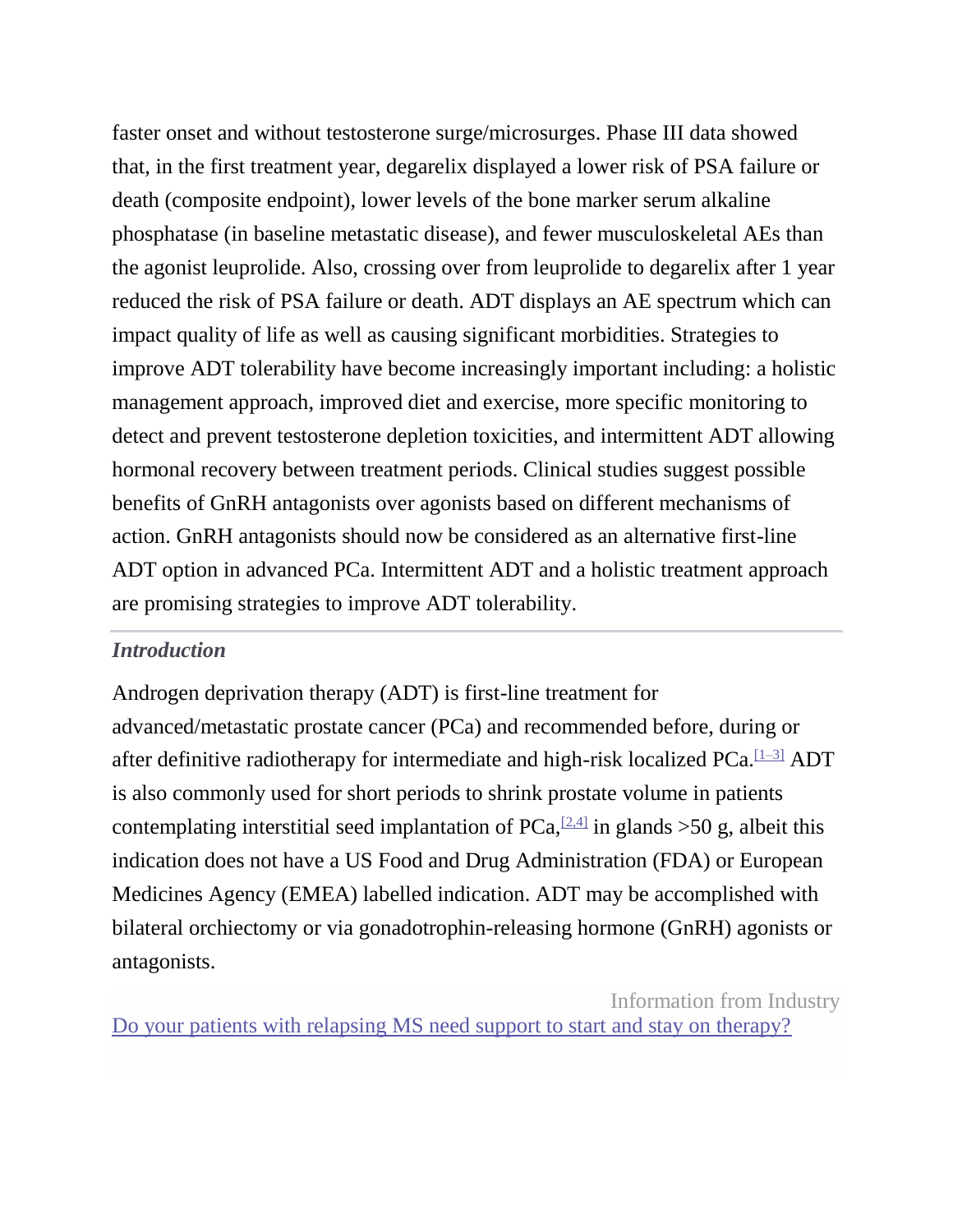MS LifeLines® [has trained reimbursement experts, nurses, an award-winning call](http://as.webmd.com/event.ng/Type=click&FlightID=453712&AdID=770335&TargetID=125826&Values=60,72,81,91,145,150,205,208,222,229,234,236,249,308,309,430,662,1469,1963,2019,2472,3175,3187,3361,3435,3438,6844,7187,13461,13842,13858,14125,14128,14130,15191,18257,20184,20448,20835,24345,25586,26513,31020,31795,31913,31922,41363,43128,49066,49544,53316,53875&Redirect=http:/www.medscape.com/infosite/rebif/article-4?src=ad_txt)  [center, and much more.](http://as.webmd.com/event.ng/Type=click&FlightID=453712&AdID=770335&TargetID=125826&Values=60,72,81,91,145,150,205,208,222,229,234,236,249,308,309,430,662,1469,1963,2019,2472,3175,3187,3361,3435,3438,6844,7187,13461,13842,13858,14125,14128,14130,15191,18257,20184,20448,20835,24345,25586,26513,31020,31795,31913,31922,41363,43128,49066,49544,53316,53875&Redirect=http:/www.medscape.com/infosite/rebif/article-4?src=ad_txt)

### [Learn more](http://as.webmd.com/event.ng/Type=click&FlightID=453712&AdID=770335&TargetID=125826&Values=60,72,81,91,145,150,205,208,222,229,234,236,249,308,309,430,662,1469,1963,2019,2472,3175,3187,3361,3435,3438,6844,7187,13461,13842,13858,14125,14128,14130,15191,18257,20184,20448,20835,24345,25586,26513,31020,31795,31913,31922,41363,43128,49066,49544,53316,53875&Redirect=http:/www.medscape.com/infosite/rebif/article-4?src=ad_txt)

GnRH agonists became the leading ADT due to the reduced psychological morbidity and almost equivalent efficacy to surgical castration.<sup>[\[1\]](javascript:newshowcontent()</sup> However, agonists display several shortcomings including testosterone surge/microsurges.<sup>[\[1,5\]](javascript:newshowcontent()</sup>GnRH antagonists were developed with a view toward overcoming the physiologic drawbacks of agonists.

Irrespective of how it is achieved, testosterone suppression causes adverse events (AEs), e.g. hot flushes, osteoporosis and cardiometabolic effects.<sup>[\[6\]](javascript:newshowcontent()</sup> PSA testing has increased the proportion of PCa patients diagnosed at earlier stages. The consequent increase in ADT utilization highlights the importance of strategies to reduce AEs associated with testosterone suppression.

This review compares ADT delivered by GnRH agonists and antagonists and assesses the potential future role of GnRH antagonists in PCa therapy. Novel strategies to minimize the AE risk of testosterone reduction are also explored.

## **Methods**

A PubMed search was conducted using the search terms 'abarelix' [title], 'degarelix' [title], 'cetrorelix' [title], 'ozarelix' [title], 'teverelix' [title], 'acycline' [title], to identify published studies on GnRH antagonists for PCa therapy. PubMed searches were also conducted using the search terms 'intermittent androgen deprivation therapy' [title]; 'androgen deprivation therapy' [title] AND 'prostate cancer' [title] (limit: reviews); and 'androgen deprivation therapy' AND 'prostate cancer' AND 'metabolic' OR 'cardiovascular' OR 'bone health' (limit: reviews). In addition, these references were supplemented by publications identified from the 'more like this'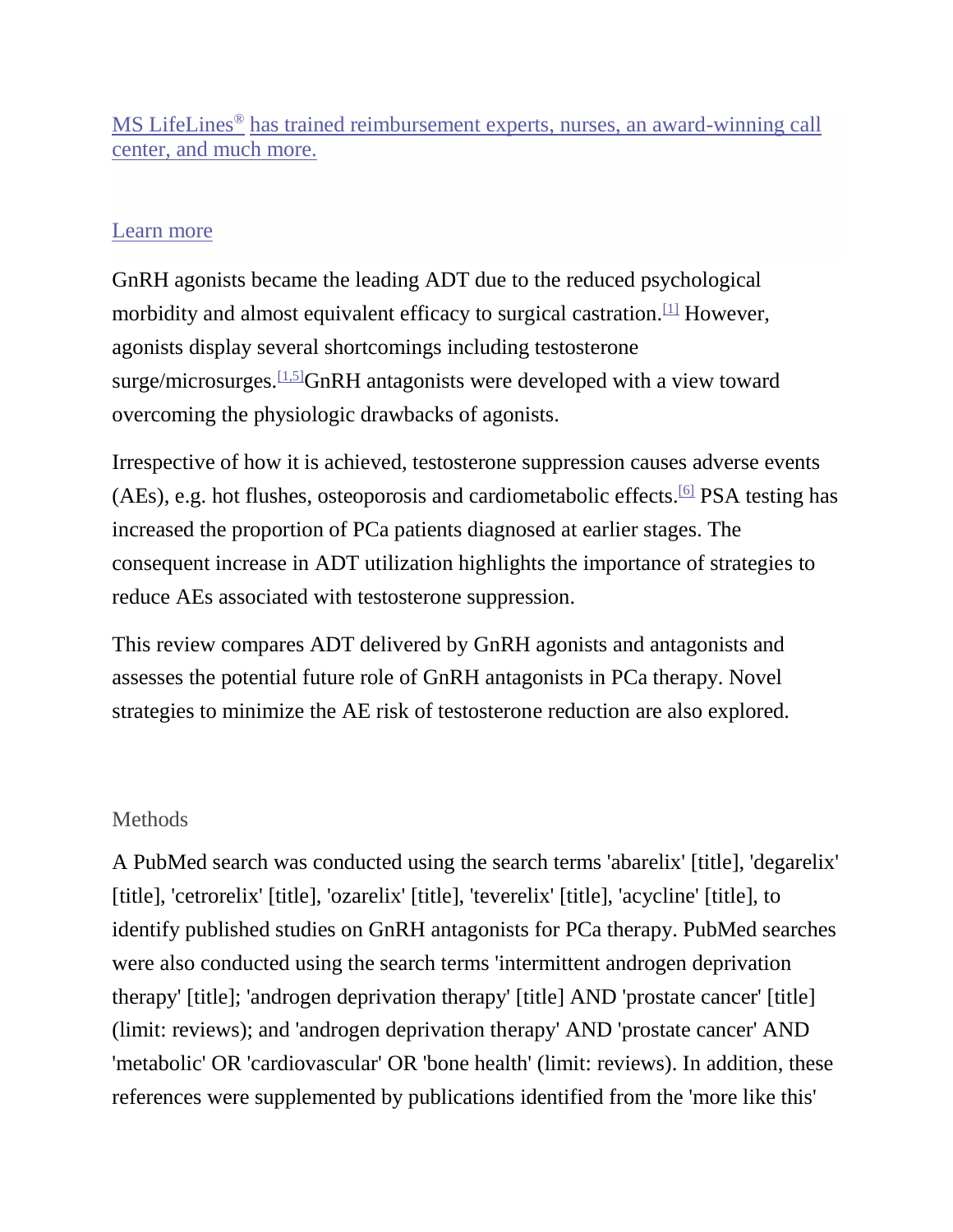search option on PubMed, bibliographies of review articles and the authors' personal knowledge of this therapy area. The articles identified were scrutinized and those publications considered most relevant to a discussion of a comparison of ADT delivered by GnRH agonists and antagonists, the potential future role of GnRH antagonists in PCa therapy, and novel strategies to minimize the AE risk of testosterone reduction, were included in the review.

## **Mechanism of Action**

GnRH, secreted in pulses from the hypothalamus, stimulates pituitary release of luteinizing hormone (LH) and follicle stimulating hormone (FSH). LH subsequently stimulates testosterone secretion, predominantly by the testes (Figure  $1).$ <sup>[\[8,9\]](javascript:newshowcontent()</sup>



[\(Enlarge Image\)](javascript:newshowcontent()

# **Figure 1.**

Endocrine control of the prostate gland. ACTH, adrenocorticotropic hormone; GnRH, gonadotropin-releasing hormone; LH, luteinizing hormone. Reproduced from Damber *et al.* <sup>7</sup> with permission from Informa Healthcare.

GnRH agonists and antagonists exhibit different mechanisms of action. Agonists bind to GnRH receptors and produce an initial intense stimulation. This causes marked increases in LH, FSH and testosterone. Sustained pituitary overstimulation will eventually down-regulate/desensitize GnRH receptors with a consequent decrease in hormone levels.<sup>[\[10\]](javascript:newshowcontent()</sup> In contrast, antagonists block receptors,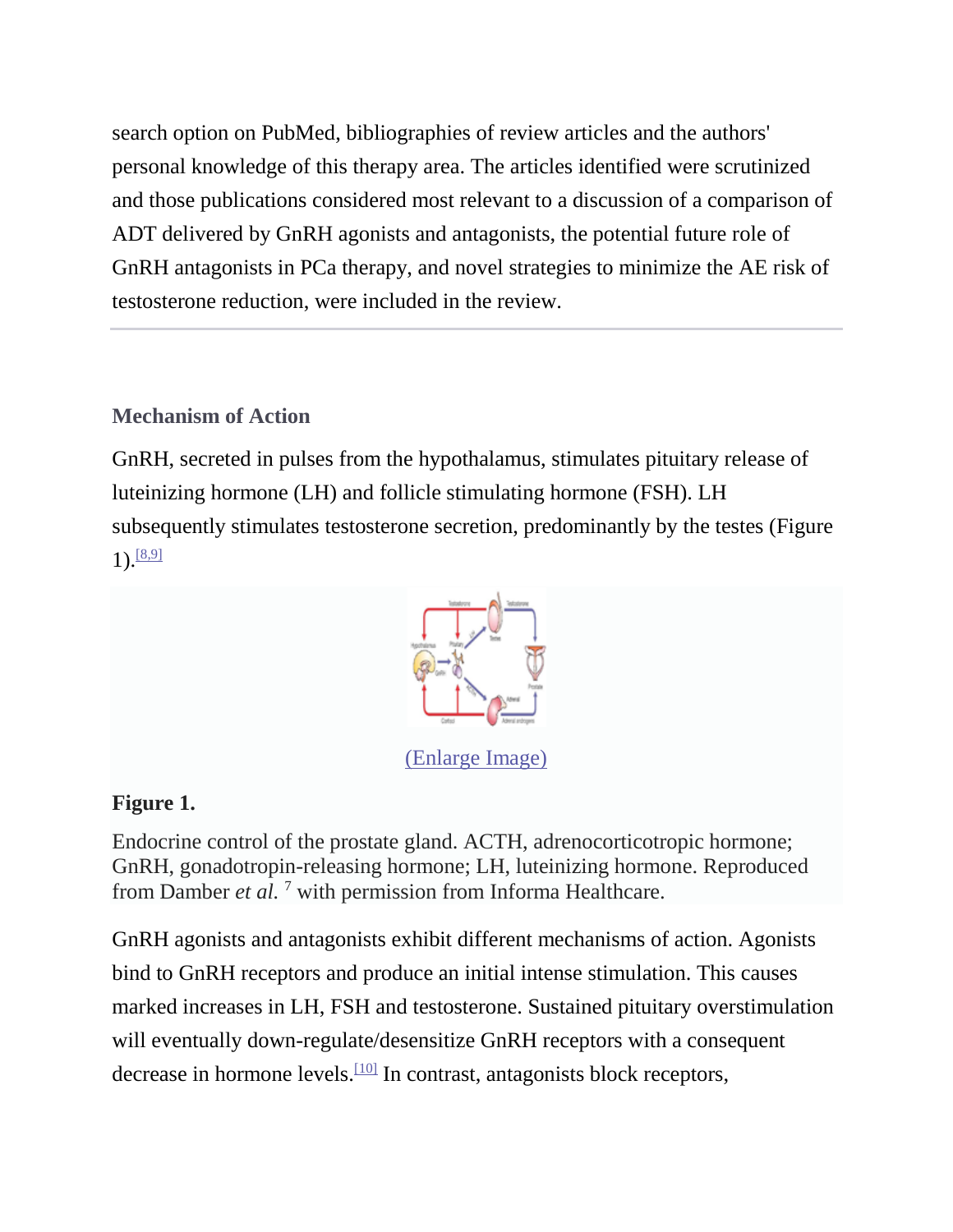immediately stopping LH secretion, producing rapid testosterone suppression without the initial LH and testosterone surge. $[11]$ 

The overall effect of ADT on hormone levels in PCa differs between treatments [\(Table 1\)](javascript:newshowcontent(). Orchiectomy reduces testosterone and dihydrotestosterone (DHT) but is accompanied by significant rises in LH and FSH. $[15,16]$  In contrast, GnRH agonists cause an initial surge in LH, FSH, testosterone and DHT; over time these hormones are suppressed.<sup>[\[11,17\]](javascript:newshowcontent()</sup> However, FSH gradually rises during GnRH agonist treatment and FSH 'escapes' occur.<sup>[\[11,18\]](javascript:newshowcontent()</sup> With GnRH antagonists there is a rapid and sustained suppression in LH, testosterone,  $DHT^{[12,19]}$  $DHT^{[12,19]}$  $DHT^{[12,19]}$  and FSH.<sup>[\[12,20\]](javascript:newshowcontent()</sup>

## *Pharmacological Profiles*

These distinct modes of action produce different biochemical effects [\(Table 2\)](javascript:newshowcontent(). The initial agonist-induced testosterone surge can exacerbate clinical symptoms in advanced  $PCa^{[21]}$  $PCa^{[21]}$  $PCa^{[21]}$  and delay the therapeutic effect (agonists generally suppress testosterone to <0.5 ng/ml (<1.7 nmol/l) within 3–4 weeks). Indeed, an appreciable proportion of patients (~5–17%) receiving GnRH agonists fail to achieve castrate testosterone  $\leq$ 0.5 ng/ml.<sup>[\[22\]](javascript:newshowcontent()</sup> Testosterone microsurges associated with repeat injections also occur with agonists. $[11,23]$  In a study with goserelin, microsurges (testosterone surges above a castration threshold of 18.5 ng/dl (0.185 ng/ml) after  $\geq$ 1 repeat injections) occurred in 17.7–27% of patients.<sup>[\[5\]](javascript:newshowcontent()</sup> The clinical implications of microsurges are currently unclear.

Loss of GnRH receptor sensitivity during long-term agonist therapy can allow renewed testosterone production manifesting as late breakthrough testosterone escapes.[\[22\]](javascript:newshowcontent() In 73 patients with non-metastatic PCa receiving agonists (38.4% also received bicalutamide), duration of androgen-independent progression-free survival (PFS) was correlated to the extent of testosterone breakthrough escape.[\[24\]](javascript:newshowcontent() Mean PFS was significantly lower in patients with breakthrough testosterone >0.32 ng/ml versus those not experiencing breakthrough escape (88 versus 137 months, *P*<0.003).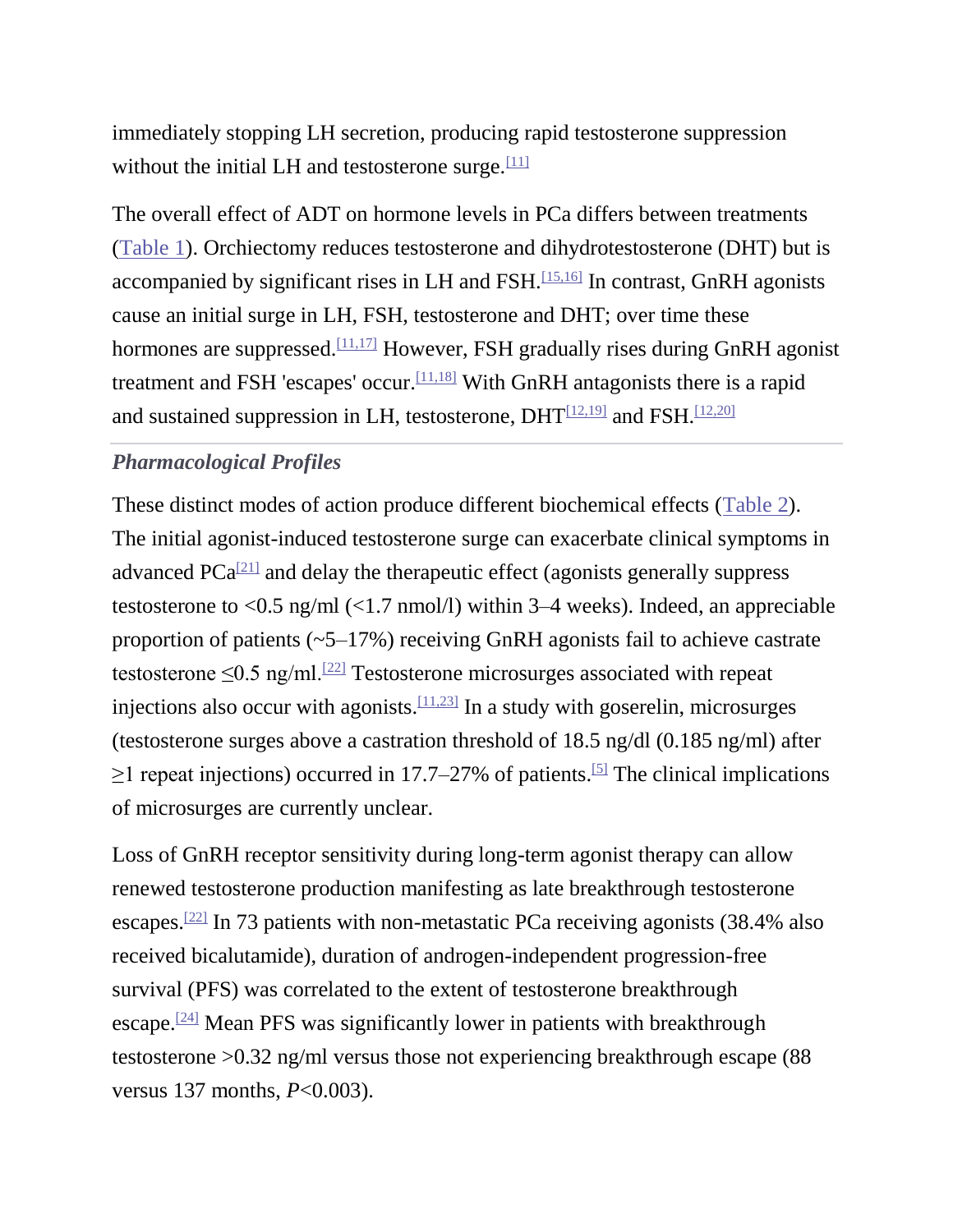GnRH antagonists achieve castration faster than agonists  $[11,25]$  and may offer better testosterone control, in terms of the absence of initial testosterone surge or subsequent microsurges.[\[11\]](javascript:newshowcontent() Long-term testosterone control has been suggested to reduce mortality risk among patients with metastatic disease.<sup>[\[26\]](javascript:newshowcontent()</sup> In 129 patients with metastatic PCa receiving a GnRH agonist, those with high testosterone at 6 months had a 1.33-fold increase in mortality risk.

GnRH antagonists cause profound and persistent FSH suppression  $\frac{[11,20]}{[11,20]}$  $\frac{[11,20]}{[11,20]}$  $\frac{[11,20]}{[11,20]}$  compared with partial FSH suppression with agonists.<sup>[\[27–29\]](javascript:newshowcontent()</sup> The therapeutic advantage of persistent FSH suppression with antagonists is not fully understood. However, several studies have linked FSH with PCa. Thus, FSH stimulates PCa cell growth *in vitro*. [\[30\]](javascript:newshowcontent() FSH receptors occur on prostate tumors[\[31\]](javascript:newshowcontent() and the surface of tumor blood vessels<sup>[\[32\]](javascript:newshowcontent()</sup>and are expressed at higher levels on prostate versus normal tissue.[\[33\]](javascript:newshowcontent() Also, FSH signaling may contribute to progression of castration-resistant PCa.[\[34\]](javascript:newshowcontent() Elevated FSH may also contribute to increased bone loss during perimenopause by promoting development of osteoclast precursor cells; FSH promotes RANK (Receptor Activator of Nuclear Factor κB) expression on CD14+ cells, indicating the acquisition of osteoclast precursor cell characteristics.[\[35\]](javascript:newshowcontent() The exact significance of FSH is still being defined. Two studies investigated the GnRH antagonist, abarelix, in androgen-independent metastatic PCa progressing after orchiectomy<sup>[\[36\]](javascript:newshowcontent()</sup> or GnRH agonists.<sup>[\[37\]](javascript:newshowcontent()</sup> There were no PSA responses but these studies showed that PSA reduction could be achieved, especially in those who had previously received orchiectomy and who had the highest baseline FSH.<sup>[\[38\]](javascript:newshowcontent()</sup>

#### GnRH Antagonist Development

Abarelix, the first antagonist available clinically in PCa, may have caused an associated histamine release, resulting in systemic anaphylactoid-like reactions.[\[39\]](javascript:newshowcontent() The immediate-onset systemic allergic reactions led to a detailed risk management program. The manufacturer withdrew abarelix from the US market for commercial reasons. It is currently available in Germany and launch in other European countries is underway.<sup>[\[40\]](javascript:newshowcontent()</sup> The third-generation GnRH antagonist degarelix was synthetically modified with a view toward reducing histaminereleasing activity. Degarelix displayed weak histamine-releasing properties and the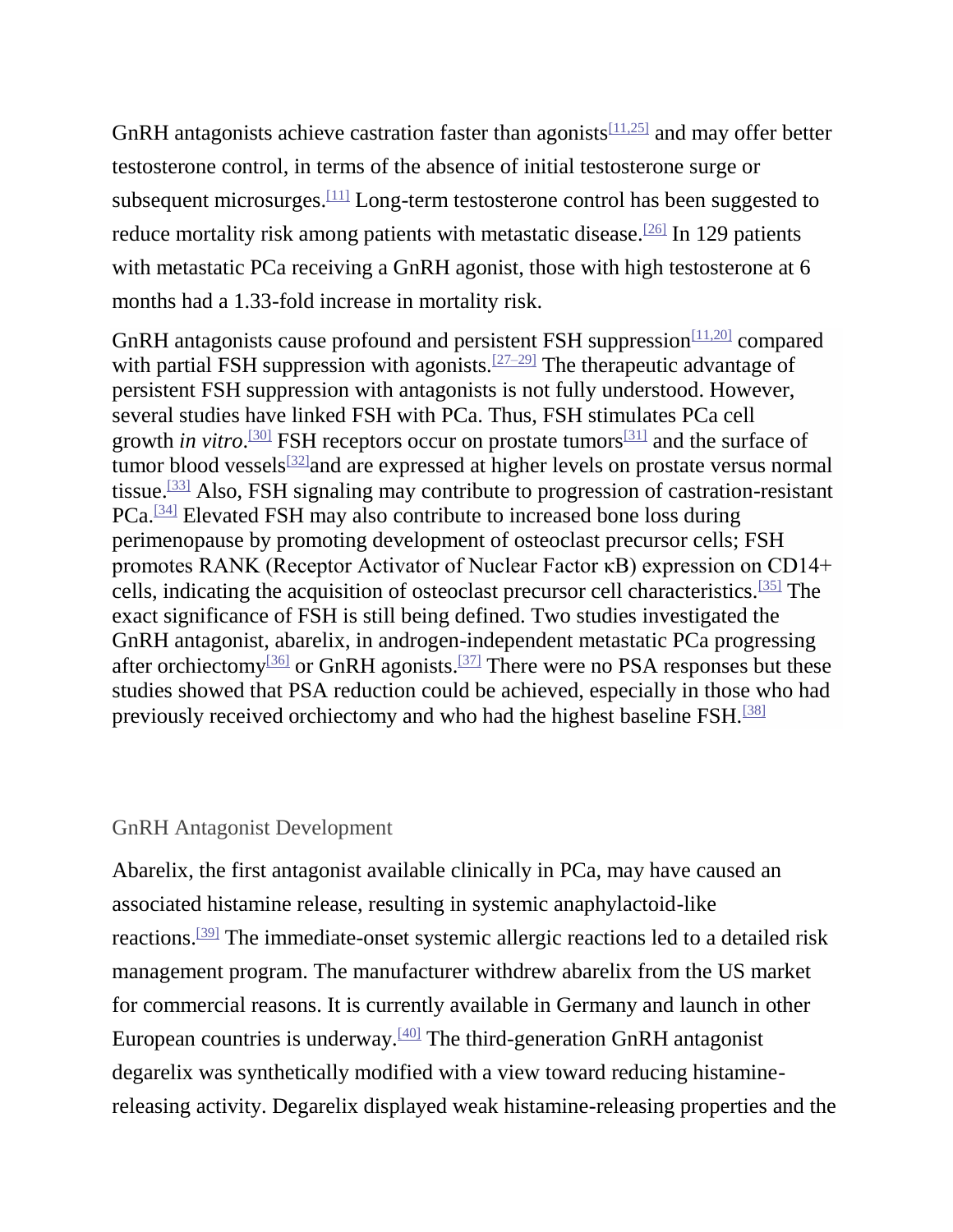lowest propensity for histamine release among GnRH antagonists tested in animal studies<sup>[\[41\]](javascript:newshowcontent()</sup> and a human skin model.<sup>[\[42\]](javascript:newshowcontent()</sup> Furthermore, no systemic anaphylactic reactions were observed during the clinical development of degarelix in patients with PCa.<sup>[\[11,12,43\]](javascript:newshowcontent()</sup>

Degarelix is the only GnRH antagonist with a low risk of histamine release currently available for clinical use in PCa in the US; it is also available in other parts of North America, Japan and most European countries.

## **Efficacy**

Data from two 1-year dose-finding trials  $[12,43]$  identified the most effective degarelix doses (240 mg initiation; 80 or 160 mg maintenance) and these were studied further in a large phase III trial.

**Phase III Data.** A pivotal phase III trial (CS21) showed degarelix was non-inferior to leuprolide in suppressing testosterone to  $\leq 0.5$  ng/ml over 1 year.<sup>[\[11\]](javascript:newshowcontent()</sup> Patients (*n*=610) with histologically confirmed PCa (all stages), for whom ADT was indicated, were randomized to degarelix (240 mg for 1 month then 80 mg (*n*=207) or 160 mg (*n*=202) monthly) or leuprolide (7.5 mg/month (*n*=201)). Anti-androgen was available as flare protection in the leuprolide group at the investigator's discretion; 11% of patients in the leuprolide arm received concomitant antiandrogen (bicalutamide).

Testosterone suppression  $\leq 0.5$  ng/ml at all monthly measurements from Days 28– 364 was achieved by 97.2% of the degarelix 240/80 mg group and 96.4% of the leuprolide group. Degarelix decreased testosterone and PSA significantly faster than leuprolide. By Day 3, castrate testosterone levels were achieved in 96.1% of patients receiving degarelix 240/80 mg. In contrast, there was a 65% increase in testosterone at Day 3 in patients receiving leuprolide. After 14 days, median PSA had declined by 64% with degarelix 240/80 mg versus 18% with leuprolide.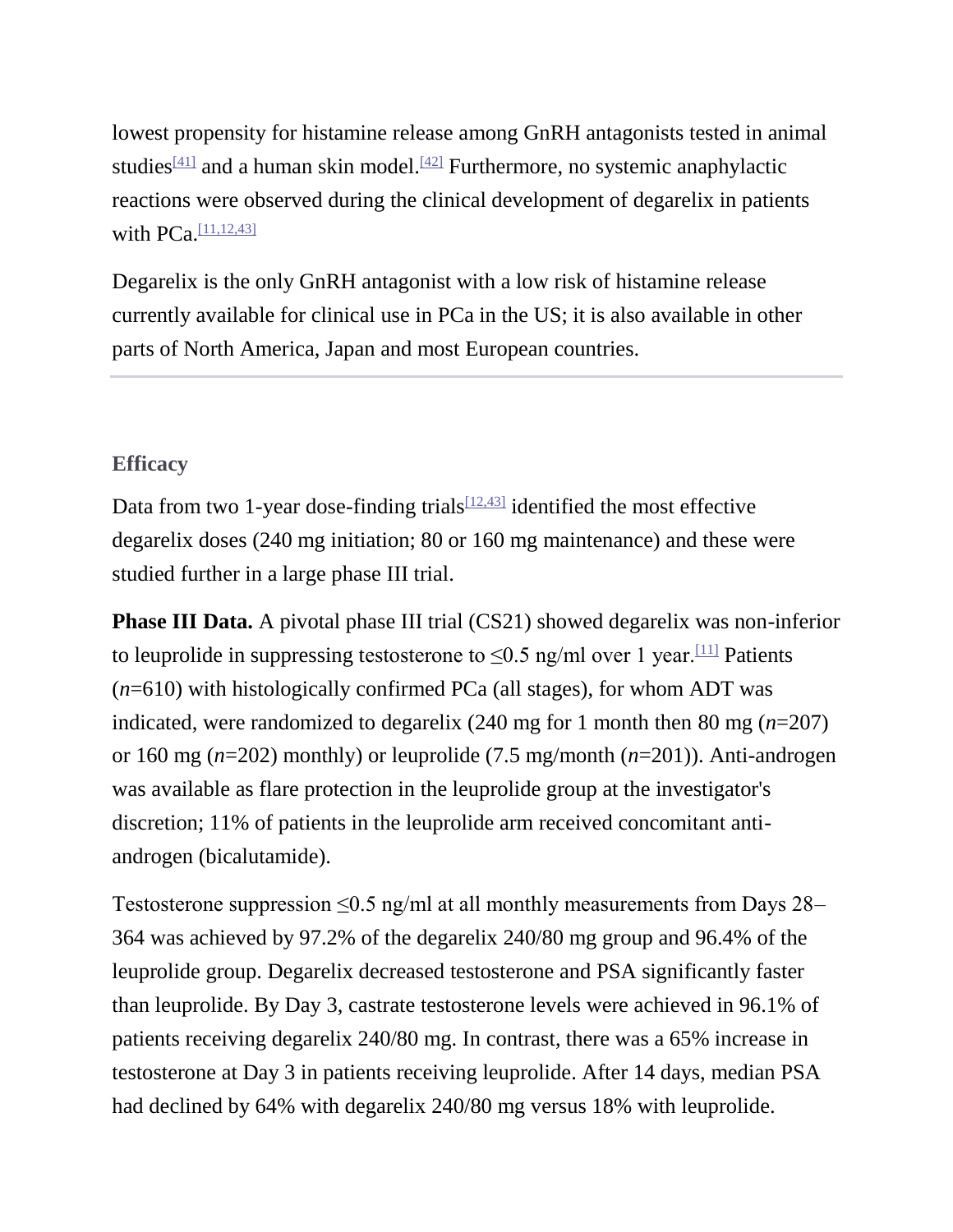Testosterone surge (increase  $\geq$ 15% from baseline on any 2 days during the first 2 weeks) occurred in 80% of patients with leuprolide versus 0% with degarelix. In the week following the ninth injection, 4% of patients (*n*=8) receiving leuprolide had testosterone microsurges (increases >0.25 ng/ml) versus 0% with degarelix. Rapid and sustained FSH suppression also occurred with degarelix. In contrast, leuprolide caused an initial increase in FSH, and the overall reduction in FSH was less than with degarelix (Figure 2).



[\(Enlarge Image\)](javascript:newshowcontent()

### **Figure 2.**

Rapid and sustained follicle stimulating hormone (FSH) suppression in the phase III CS21 trial. Adapted from Klotz *et al.* <sup>11</sup> with permission from John Wiley and Sons.

Concomitant anti-androgens can reduce clinical flare but do not completely abolish the risk.<sup>[\[1\]](javascript:newshowcontent()</sup> In a study in patients receiving GnRH agonist/anti-androgen, clinical flare effects such as bone pain appeared/worsened in 29% of patients.<sup>[\[44\]](javascript:newshowcontent()</sup> In the phase III degarelix trial, in patients receiving agonist plus anti-androgen, PSA reduction was greater than with agonist alone but similar to that with degarelix.[\[11\]](javascript:newshowcontent() Nonsteroidal anti-androgens are associated with AEs such as gynaecomastia and breast pain while steroidal agents (e.g. cyptoterone acetate) cause loss of libido and erectile dysfunction (and cardiovascular and hepatotoxicity). [\[1,45\]](javascript:newshowcontent() GnRH antagonists avoid potential anti-androgen AEs, as well as possible issues with compliance and additional cost considerations. Hence, GnRH antagonist monotherapy offers an effective alternative to combined GnRH agonist/anti-androgen therapy.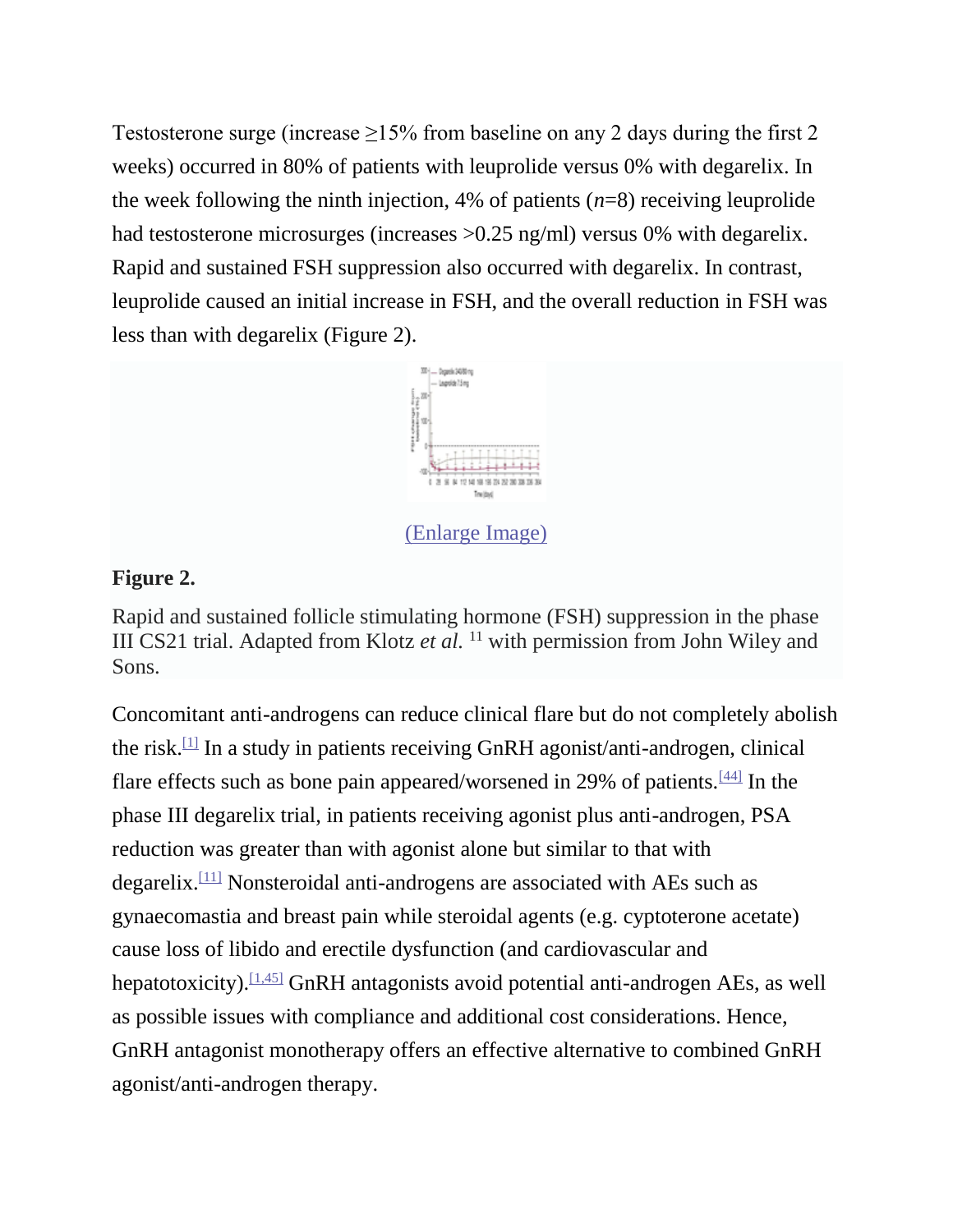**Effect on PSA Control and Alkaline Phosphatase.** Secondary analyses of the phase III study suggest that degarelix 240/80 mg offers improved PSA control versus leuprolide. Patients receiving degarelix 240/80 mg had a significantly lower risk of PSA failure or death (composite endpoint) versus leuprolide (*P*=0.05) in the first year.[\[46\]](javascript:newshowcontent() PSA failure occurred mainly in patients with advanced disease and exclusively in those with baseline PSA >20 ng/ml. Moreover, patients with baseline PSA >20 ng/ml also had a significantly longer time to PSA failure with degarelix  $(P=0.04)$ .

In patients with baseline metastatic disease, baseline serum alkaline phosphatase (S-ALP) levels were high reflecting the presence of skeletal metastases. In these patients, after 1 year, S-ALP reduction was significantly greater with degarelix 240/80 mg than with leuprolide (mean S-ALP levels at day 364 were 96 and 179 IU/l, respectively ( $P=0.014$ ), for degarelix and leuprolide).<sup>[\[47\]](javascript:newshowcontent()</sup> After initial peaks in both groups, patients receiving degarelix 240/80 mg maintained S-ALP suppression throughout the study and avoided the late increases in S-ALP (which might suggest therapy failure) observed with leuprolide. This suggests that degarelix might offer better S-ALP control than leuprolide and might prolong control of skeletal metastases in metastatic disease compared with GnRH agonists, over a 1-year period; however, the clinical relevance of better S-ALP control remains to be fully determined. $\frac{[47]}{[47]}$  $\frac{[47]}{[47]}$  $\frac{[47]}{[47]}$ 

**Long-term Data.** There are currently no long-term data on survival differences between therapy with degarelix and GnRH agonists. However, a 5-year extension (CS21a) to the pivotal trial is ongoing to investigate long-term safety and efficacy of degarelix (Figure 3). At the end of CS21 (after 1 year), patients receiving degarelix could continue treatment while those receiving leuprolide could cross over to degarelix.<sup>[\[48\]](javascript:newshowcontent()</sup> The risk of PSA failure or death decreased in patients switching from leuprolide to degarelix, whereas the risk remained constant in patients continuing with degarelix (Figure 4).<sup>[\[48,49\]](javascript:newshowcontent()</sup> At a median follow-up of 27.5 months, PSA PFS hazard rates had reduced significantly—risk of progression in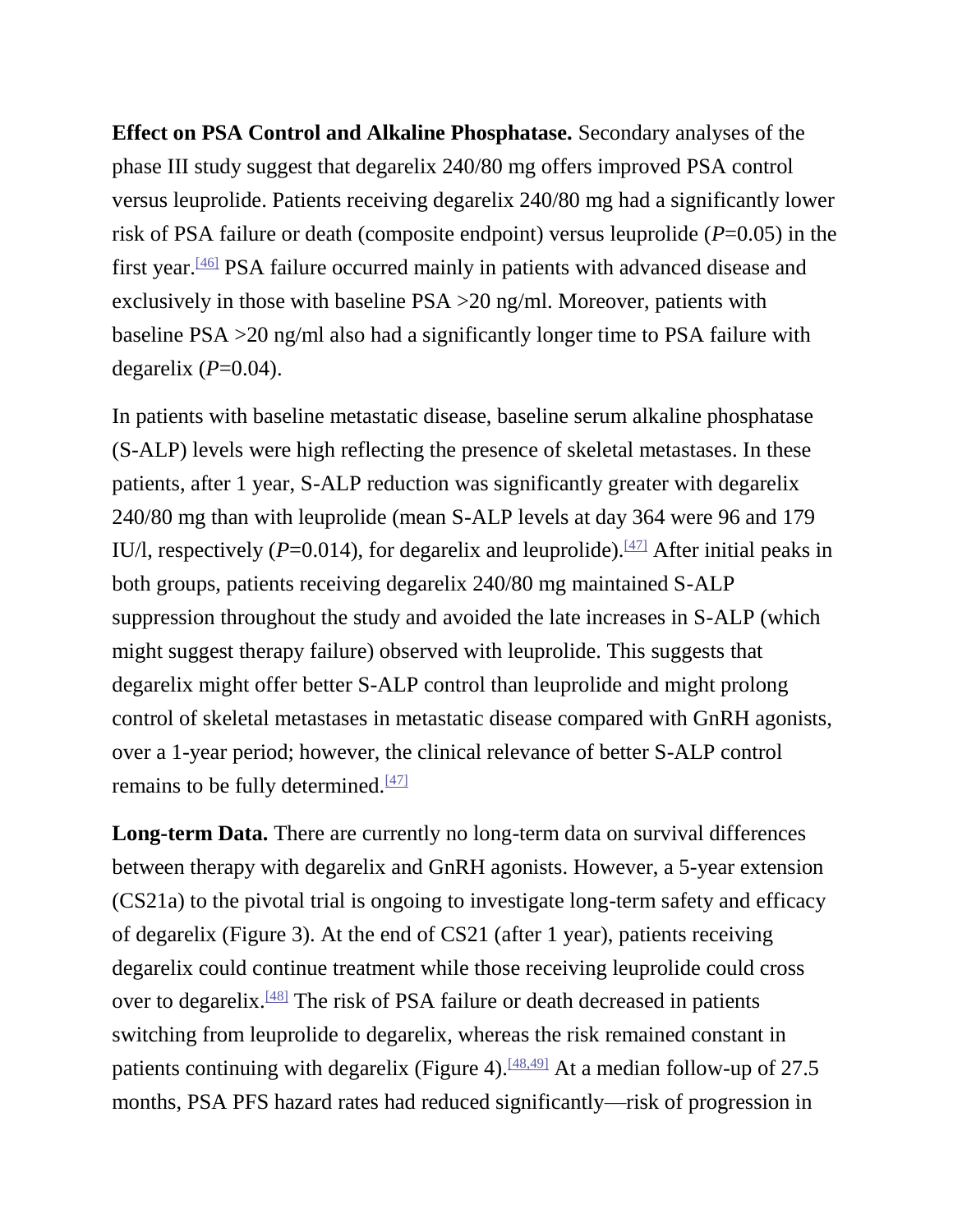one year was more than halved from 0.20 events/year in the first year to 0.08 events/year following the switch from leuprolide to degarelix (*P*=0.003). For patients continuing to receive degarelix 240/80 mg, corresponding hazard rates were 0.11 and 0.14 events/year (*P*=0.464), indicating no significant change and a consistent effect of degarelix over time. The same hazard rate pattern occurred in patients with baseline PSA >20 ng/ml. Finally, the time for 25% of patients with baseline PSA >20 ng/ml to experience PSA failure or death was also significantly longer with degarelix (514 versus 303 days;  $P=0.01$ ; <sup>[\[49\]](javascript:newshowcontent()</sup> Figure 5).



[\(Enlarge Image\)](javascript:newshowcontent()

## **Figure 3.**

Study design for pivotal phase III trial (CS21) and its open-label extension (CS21a).



[\(Enlarge Image\)](javascript:newshowcontent()

## **Figure 4.**

PSA progression-free survival probability in the extension phase of a phase III study for (**a**) all patients and (**b**) patients with baseline PSA >20 ng/ml. Reproduced from Crawford *et al.* <sup>48</sup> with permission from Elsevier. PFS, progression-free survival.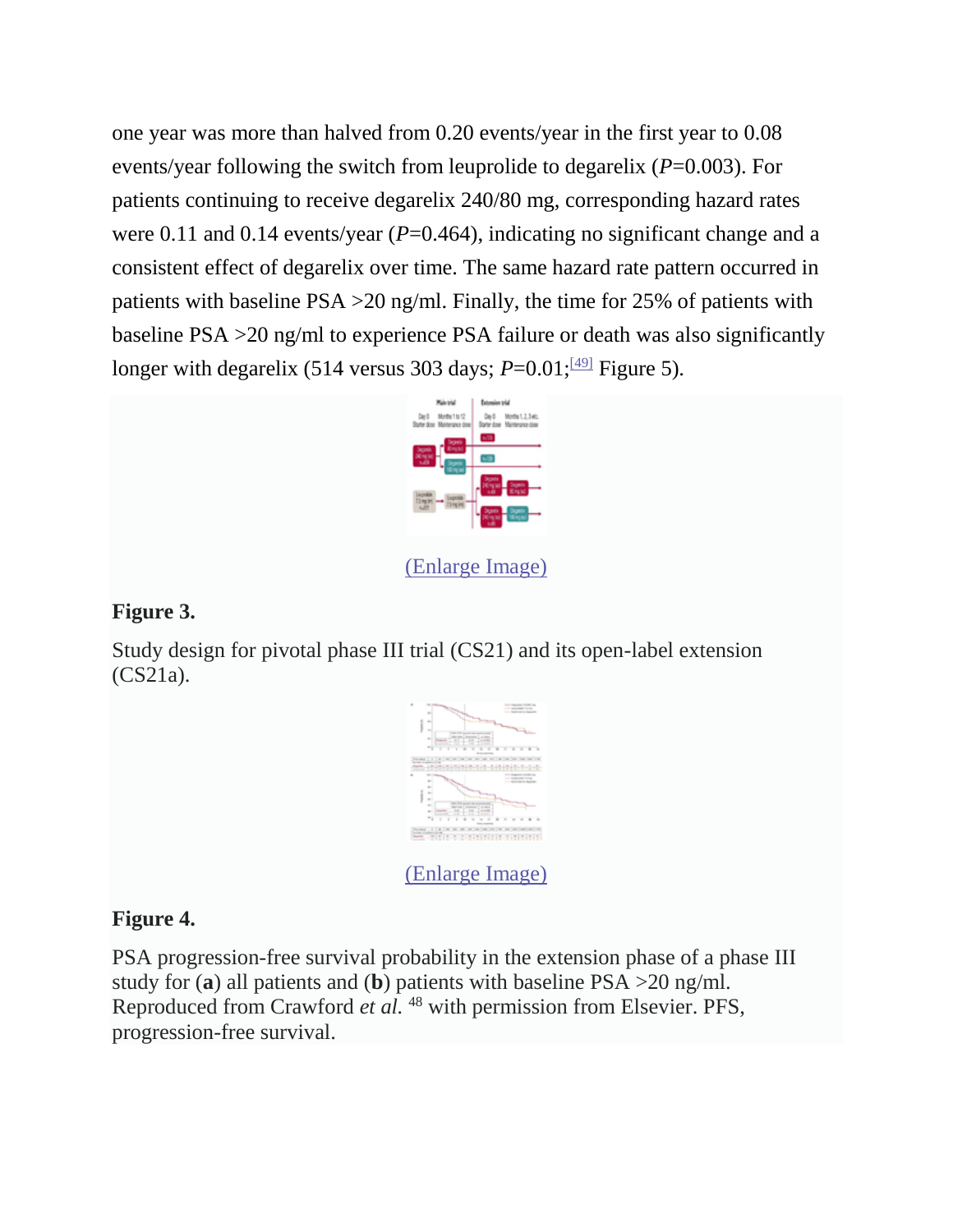

# **Figure 5.**

Time for 25% of patients with baseline PSA >20 ng/ml to experience PSA failure or death. Reproduced from Boccon-Gibod *et al.* <sup>50</sup> with permission from Sage Publications.

# *Tolerability*

Degarelix was well tolerated in Phase II/III studies, displaying an AE profile consistent with androgen deprivation,  $\frac{[11,12,43]}{]}$  $\frac{[11,12,43]}{]}$  $\frac{[11,12,43]}{]}$  with no systemic allergic reactions reported.

In CS21, overall tolerability was similar for degarelix and leuprolide.<sup>[\[11\]](javascript:newshowcontent()</sup> Injectionsite reactions were more frequent with degarelix 240/80 mg (35%) than with leuprolide (<1%), predominantly occurring after the first injection. This may reflect different administration routes (subcutaneous degarelix versus intramuscular leuprolide) and a higher injection volume for degarelix. Local injection-site reactions were previously reported with GnRH agonists when given subcutaneously.[\[51\]](javascript:newshowcontent() Chills were also more frequent with degarelix (4% for pooled degarelix 240/80 mg and 240/160 mg groups versus 0% with leuprolide, *P*<0.01) whereas urinary tract infections were more common with leuprolide (9% with leuprolide versus 3% for pooled degarelix 240/80 mg and 240/160 mg groups, *P*<0.01). The frequency of musculoskeletal AEs was also greater with leuprolide (26%) versus degarelix (17%) 240/80 mg (*P*=0.001), during the 1-year trial. $\frac{521}{2}$ 

In the long-term extension trial (CS21a), the overall incidence of AEs was similar in patients continuing on degarelix and those who crossed over from leuprolide to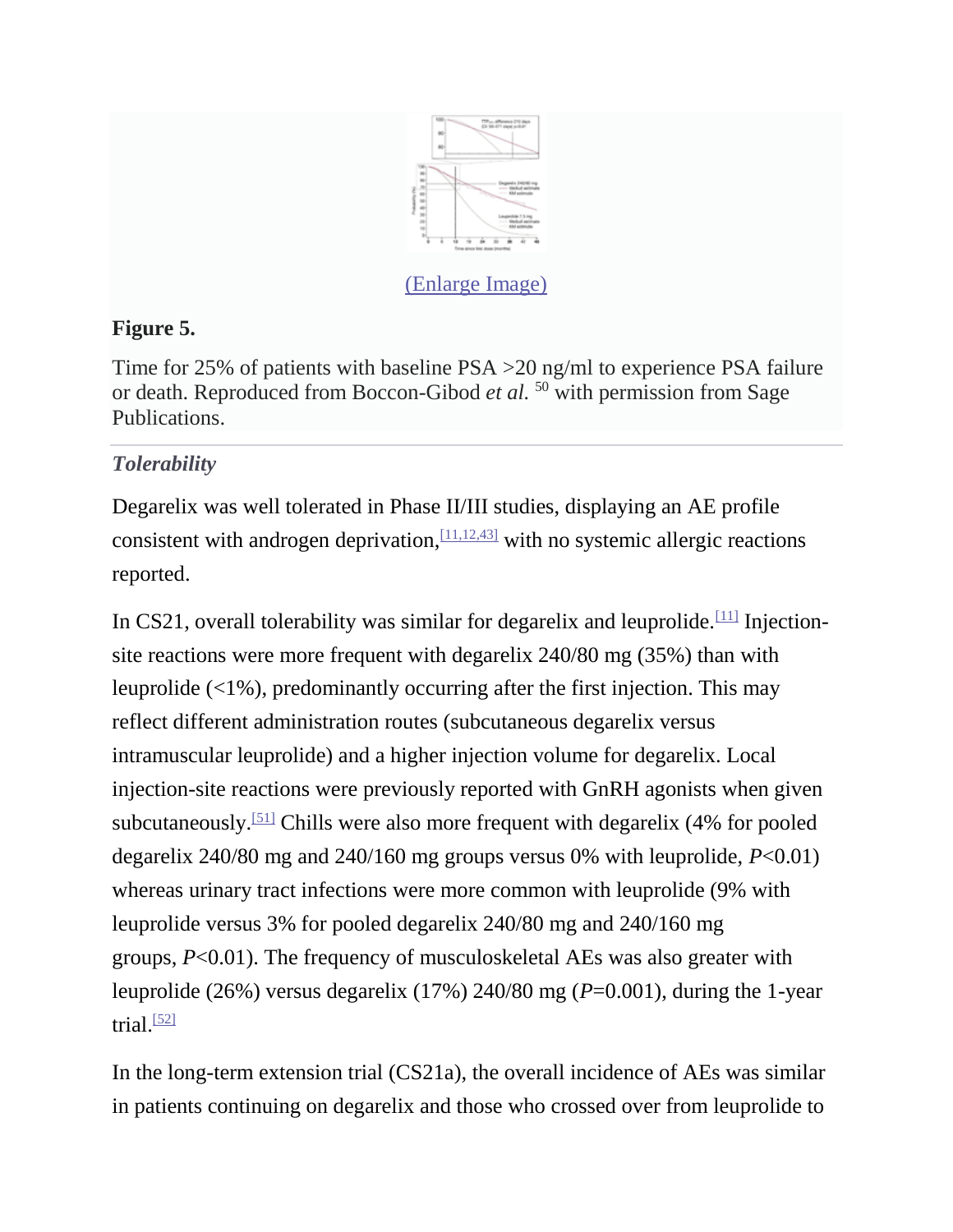degarelix, and decreased as the study progressed. The occurrence of first-time musculoskeletal and connective tissue AEs (more frequent with leuprolide during the first year in CS21) was similar between patients continuing on degarelix (17%) and those switching from leuprolide to degarelix (20%;  $P=0.532$ ).<sup>[\[48\]](javascript:newshowcontent()</sup>

The FDA recently highlighted an increased risk of diabetes, heart attack, stroke and sudden death with GnRH agonists based on an Agency review of published studies; warnings of such risks must now be added to GnRH agonist labels.<sup>[\[53\]](javascript:newshowcontent()</sup> In contrast, most (but not all) studies appear to indicate that orchiectomy is not associated with greater risk of cardiovascular events.[\[54–56\]](javascript:newshowcontent() Such observations may suggest that, for different types of ADT, the potential for cardiovascular risk may vary.

A recent analysis of safety data from CS21 showed degarelix to have an overall cardiovascular safety profile comparable to leuprolide.<sup>[\[57\]](javascript:newshowcontent()</sup> After 1 year, mean change in Fridericia's correction of QT interval was similar with degarelix 240/80 mg (3.5%) and leuprolide (3.5%). Marked prolongation of the QTc interval was infrequent  $(\leq 1\%)$  in both groups. Rates of new ischemic heart disease or arrhythmias were not significantly different between groups.

A pooled analysis of >1700 men treated with degarelix showed that established cardiovascular disease was associated with a greater risk of cardiovascular events.<sup>[\[58\]](javascript:newshowcontent()</sup> Furthermore, cardiovascular event risk was affected by modifiable risk factors (e.g. obesity and alcohol consumption), but not by degarelix dose or testosterone level. This suggests that cardiovascular risk with degarelix may be driven by normal aging.

### **Phase III Data**

Three randomized phase III studies with abarelix in advanced PCa have been reported.<sup>[\[59–61\]](javascript:newshowcontent()</sup> US studies compared abarelix with leuprolide alone<sup>[\[59\]](javascript:newshowcontent()</sup> or with bicalutamide<sup>[\[60\]](javascript:newshowcontent()</sup> over 3 and 6 months, respectively, while a 48-week European trial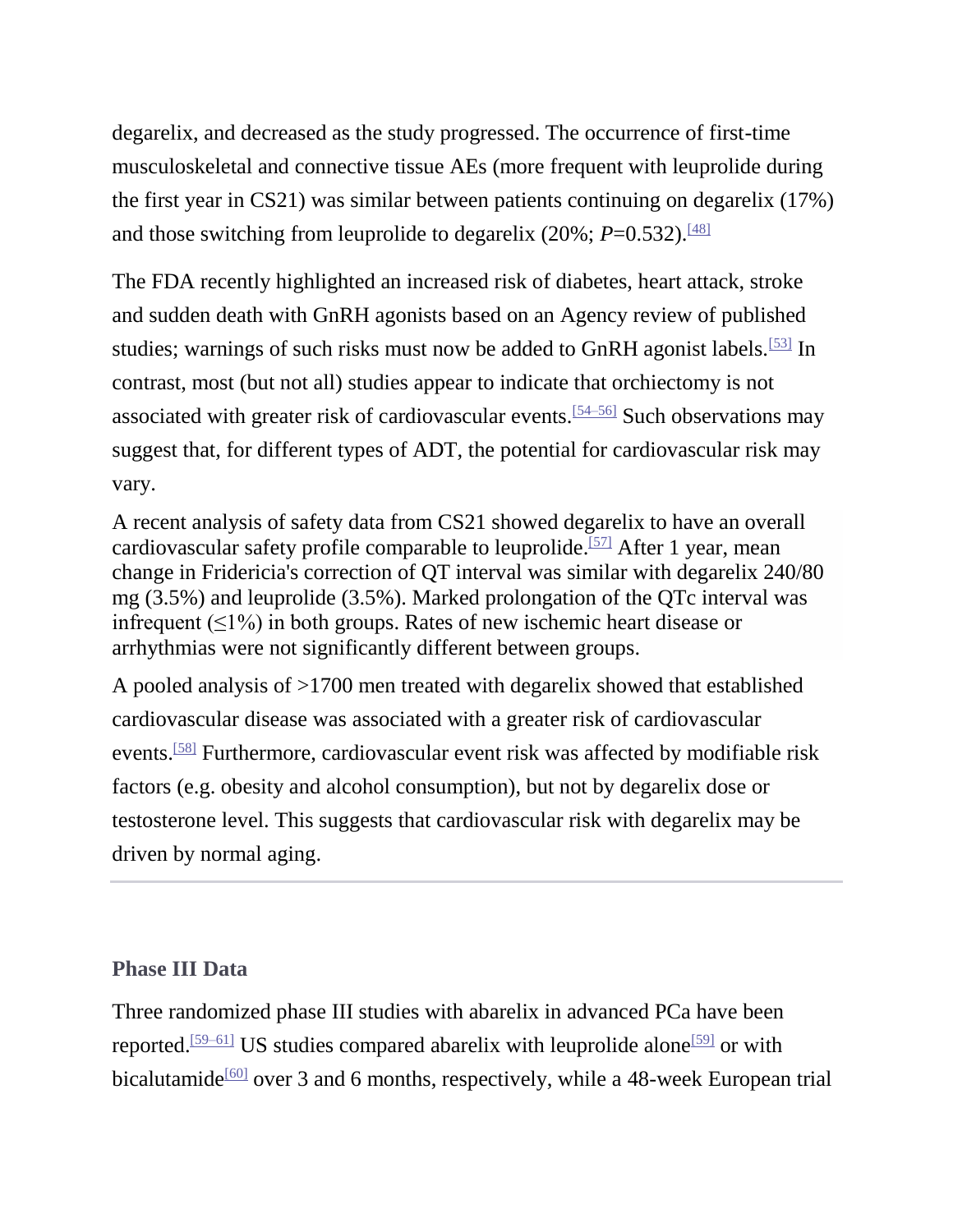compared abarelix with goserelin/bicalutamide.<sup>[\[61\]](javascript:newshowcontent()</sup> In these trials, abarelix and comparator groups were equivalent in achieving and maintaining castration for  $3^{59,61}$  or 6 months.<sup>[\[60\]](javascript:newshowcontent()</sup> Furthermore, abarelix produced more rapid testosterone suppression to castrate levels, without the testosterone surge associated with GnRH agonists. In the US trials, PSA suppression was similar for abarelix versus GnRH agonist+antiandrogen<sup>[\[60\]](javascript:newshowcontent()</sup> but was initially more rapid with abarelix when compared with GnRH agonist monotherapy.<sup>[\[59\]](javascript:newshowcontent()</sup>In both US trials, abarelix rapidly decreased LH and FSH $.59,601$ 

In 81 symptomatic patients with advanced PCa, by Day 85 abarelix had produced an 88% objective response rate and 90% of patients experienced improvement in pain score and/or analgesic use, urinary obstruction, urinary catheter removal, hydronephrosis, and/or azotemia. $\frac{62}{2}$ 

**Long-term Efficacy.** In the 6-month US trial, achievement and maintenance of castrate testosterone with abarelix was equivalent to leuprolide/bicalutamide after 24 weeks.[\[60\]](javascript:newshowcontent() However, in the European trial, escape from castration was more frequent with abarelix versus goserelin/bicalutamide (22 versus 8%); also time to escape from castration was significantly shorter with abarelix  $(P=0.007)$ .<sup>[\[39\]](javascript:newshowcontent()</sup> The abarelix package insert warned that, in some patients, effectiveness of testosterone suppression to castrate levels diminishes with continued dosing and effectiveness beyond 12 months had not been established

[\(http://patient.cancerconsultants.com/druginserts/abarelix.pdf\)](http://patient.cancerconsultants.com/druginserts/abarelix.pdf). In studies of up to 48 weeks, waning of castration rates after 24 weeks appeared to be more frequent with abarelix than active controls.<sup>[\[25\]](javascript:newshowcontent()</sup>

Information from Industry

[Dose reduction is not always an option when trying to meet individual patient](http://as.webmd.com/event.ng/Type=click&FlightID=453712&AdID=770332&TargetID=125826&Values=60,72,81,91,145,150,205,208,222,229,234,236,249,308,309,430,662,1469,1963,2019,2472,3175,3187,3361,3435,3438,6844,7187,13461,13842,13858,14125,14128,14130,15191,18257,20184,20448,20835,24345,25586,26513,31020,31795,31913,31922,41363,43128,49066,49544,53316,53875&Redirect=http:/www.medscape.com/infosite/rebif/article-3?src=ad_txt)  [needs in relapsing MS](http://as.webmd.com/event.ng/Type=click&FlightID=453712&AdID=770332&TargetID=125826&Values=60,72,81,91,145,150,205,208,222,229,234,236,249,308,309,430,662,1469,1963,2019,2472,3175,3187,3361,3435,3438,6844,7187,13461,13842,13858,14125,14128,14130,15191,18257,20184,20448,20835,24345,25586,26513,31020,31795,31913,31922,41363,43128,49066,49544,53316,53875&Redirect=http:/www.medscape.com/infosite/rebif/article-3?src=ad_txt)

[Read about dosing flexibility](http://as.webmd.com/event.ng/Type=click&FlightID=453712&AdID=770332&TargetID=125826&Values=60,72,81,91,145,150,205,208,222,229,234,236,249,308,309,430,662,1469,1963,2019,2472,3175,3187,3361,3435,3438,6844,7187,13461,13842,13858,14125,14128,14130,15191,18257,20184,20448,20835,24345,25586,26513,31020,31795,31913,31922,41363,43128,49066,49544,53316,53875&Redirect=http:/www.medscape.com/infosite/rebif/article-3?src=ad_txt)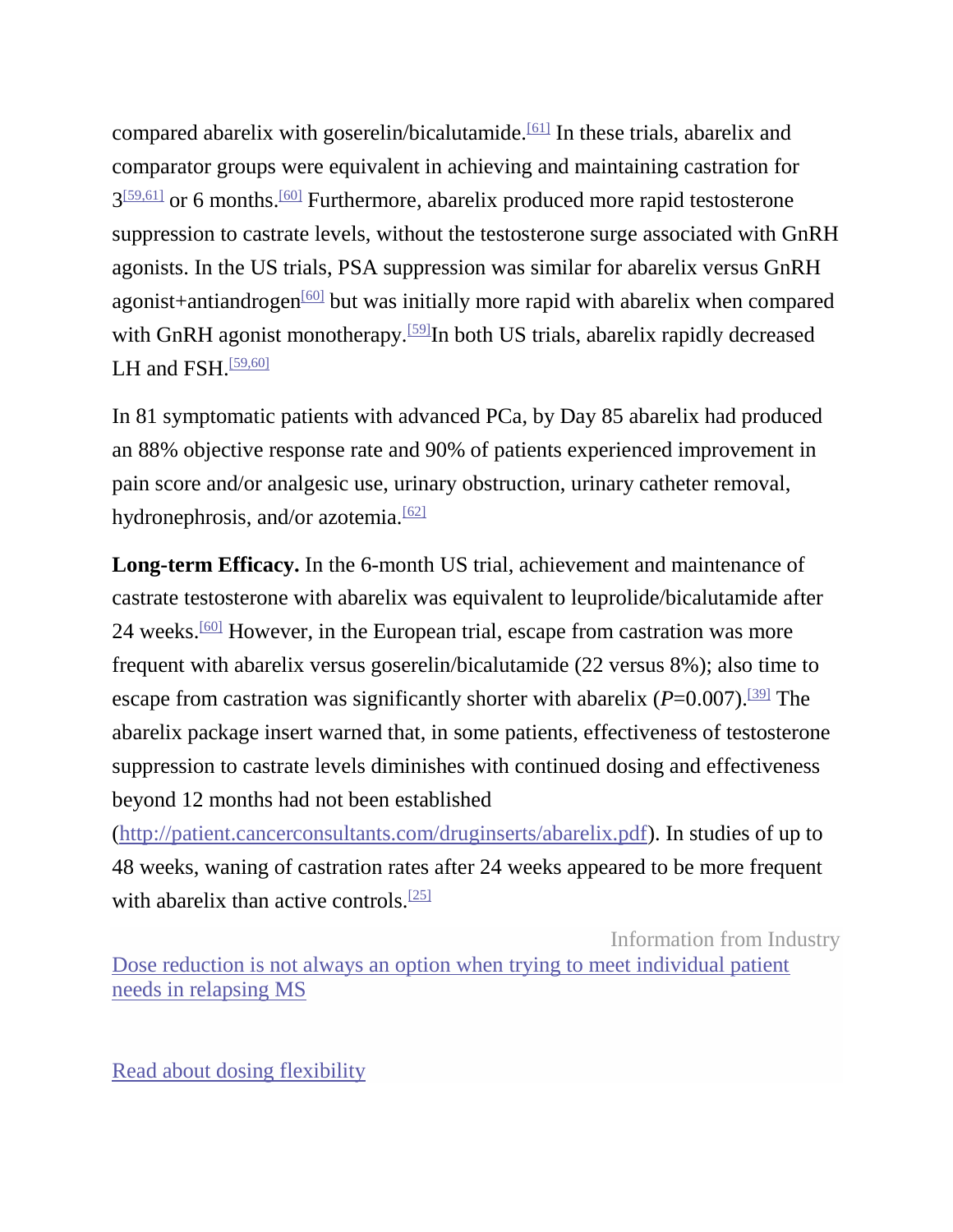A recent study evaluated ADT with abarelix for 12 weeks followed by a GnRH agonist; one aim was to establish whether antagonist therapy eliminates the initial testosterone surge seen after agonist administration. During the first agonist injection, there was a small but transient increase in testosterone from 0.17 to  $0.373$  ng/ml.<sup>[\[63\]](javascript:newshowcontent()</sup> Whilst these levels are less than traditional castrate levels  $(0.50)$ ng/ml), it has been suggested more recently that levels should be reduced to <0.20  $ng/ml^{64}$  Interestingly, in a preclinical study of the effects of switching from a GnRH antagonist to an agonist, there was a transient rise in testosterone levels after withdrawal of the antagonist.<sup>[\[65\]](javascript:newshowcontent()</sup> In the abarelix switch study, microsurges were reported in some patients after the second agonist injection.<sup>[\[63\]](javascript:newshowcontent()</sup>

### *Tolerability*

In phase III trials, abarelix displayed a generally comparable safety prolife and similar overall incidence of AEs to GnRH agonist±anti-androgen.[\[39,59,60\]](javascript:newshowcontent() However, overall data show that 1.1% (15/1397) of PCa patients receiving abarelix (predominantly without advanced symptomatic disease) experienced immediate-onset systemic allergic reactions.<sup>[\[25\]](javascript:newshowcontent()</sup> Of patients with advanced symptomatic PCa, 3.7% (3/81) experienced such allergic reactions. The cumulative risk of these reactions increased with treatment duration

[\(http://patient.cancerconsultants.com/druginserts/abarelix.pdf\)](http://patient.cancerconsultants.com/druginserts/abarelix.pdf). The previously established low-frequency, immediate-onset allergic reactions were not observed in a more recent, relatively short-duration study.<sup>[\[63\]](javascript:newshowcontent()</sup>

#### Holistic Therapy

Castration in PCa is usually associated with bone  $loss^{[66]}$  $loss^{[66]}$  $loss^{[66]}$  which may also be influenced by factors such as obesity, age and exercise. Moreover, ADT is associated with increased fracture risk.<sup>[\[67\]](javascript:newshowcontent()</sup> Bone fractures are of particular concern, given their negative correlation with overall survival  $(OS)$  in men with PCa.<sup>[\[68\]](javascript:newshowcontent()</sup>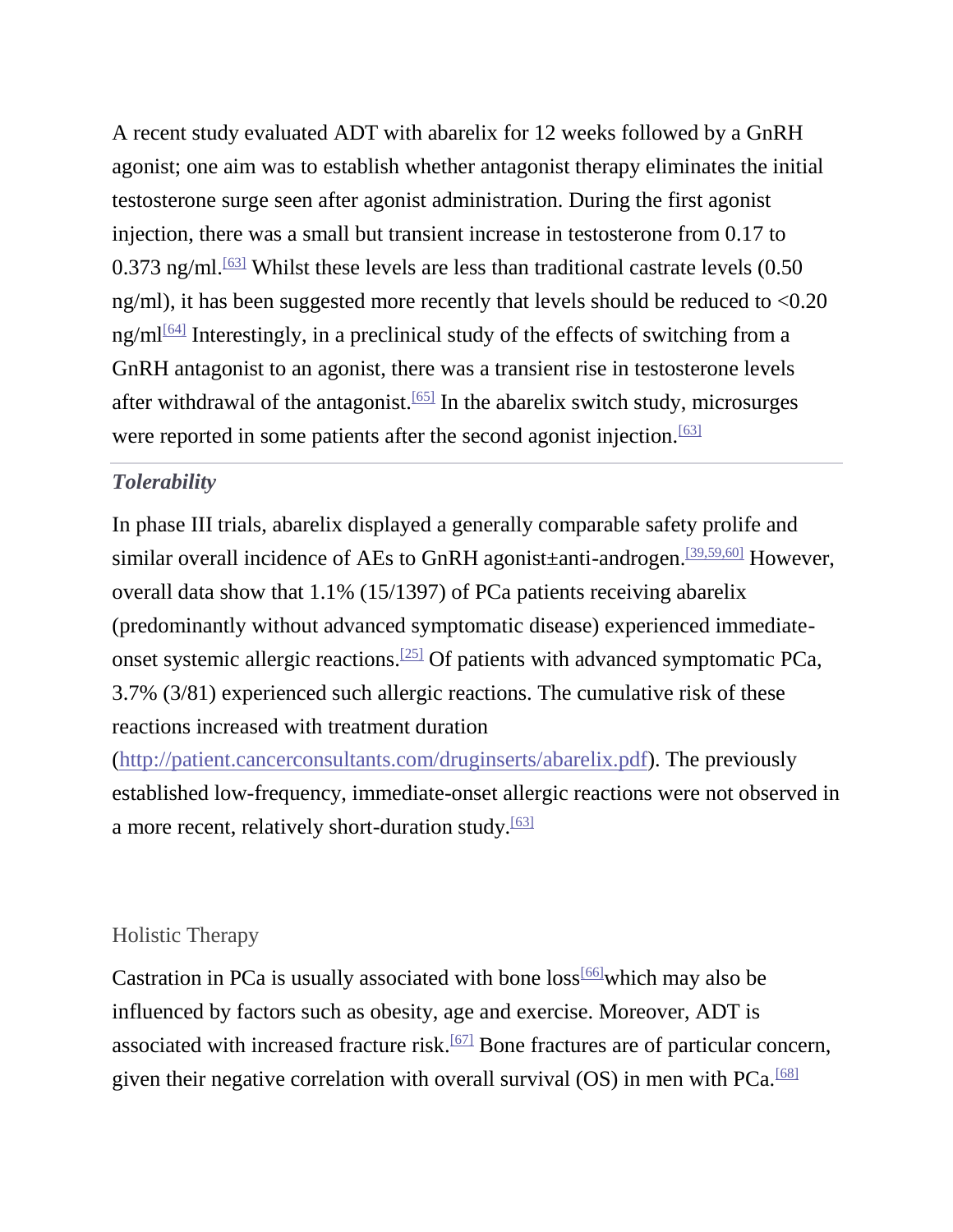ADT has also been linked to metabolic complications. ADT can increase weight and fat body mass, and decrease lean body mass and muscle size, <sup>[\[69\]](javascript:newshowcontent()</sup> and also insulin sensitivity.[\[70\]](javascript:newshowcontent() ADT can also increase total and low-density lipoprotein cholesterol, and triglycerides.[\[71\]](javascript:newshowcontent() Pooled data from three trials showed that shortterm ADT affects serum lipids and hemoglobin A1C (there were significant increases in total cholesterol, triglyceride and high density lipoprotein-cholesterol with leuprolide or abarelix but not with leuprolide/bicalutamide).<sup>[\[72\]](javascript:newshowcontent()</sup>In all three ADT groups, hemoglobin A1C increased from baseline to Day 85 only. Metabolic changes associated with ADT may have significant consequences for cardiovascular health. Thus, ADT has been associated with increased risk of incident diabetes, coronary heart disease, acute myocardial infarction, and sudden cardiac death.[\[55\]](javascript:newshowcontent() However, in a pooled analysis of randomized trials in unfavorable-risk PCa, ADT use was not associated with an increased risk of cardiovascular death. $\frac{[73]}{[73]}$  $\frac{[73]}{[73]}$  $\frac{[73]}{[73]}$ 

By assessing patients' susceptibility to such effects, a holistic treatment programme can be tailored to maximise ADT efficacy, while protecting against AEs.[\[74\]](javascript:newshowcontent() Patients receiving ADT should be counselled to help them recognize, prevent and manage AEs and encourage a healthy lifestyle including a healthy diet and regular exercise.[\[75\]](javascript:newshowcontent()

Measures to promote bone health include weight-bearing (resistance) exercise, smoking cessation, vitamin D and calcium supplementation and moderate alcohol consumption.<sup>[\[76,77\]](javascript:newshowcontent()</sup> Bisphosphonates (which increase bone mineral density (BMD) in patients treated with  $ADT^{[6]}$  $ADT^{[6]}$  $ADT^{[6]}$ ) should be considered in patients with fractures or BMD T scores ≤−2.5.<sup>[\[78\]](javascript:newshowcontent()</sup> Also, denosumab, a monoclonal antibody against receptor activator of nuclear factor-κB ligand, has increased BMD and reduced the incidence of new vertebral fractures among men receiving ADT for non-metastatic PCa.[\[79\]](javascript:newshowcontent() Clinicians should carefully assess fracture risk (e.g., using the World Health Organization fracture risk assessment tool; FRAX) and BMD should be monitored at regular intervals.<sup>[\[76,80\]](javascript:newshowcontent()</sup>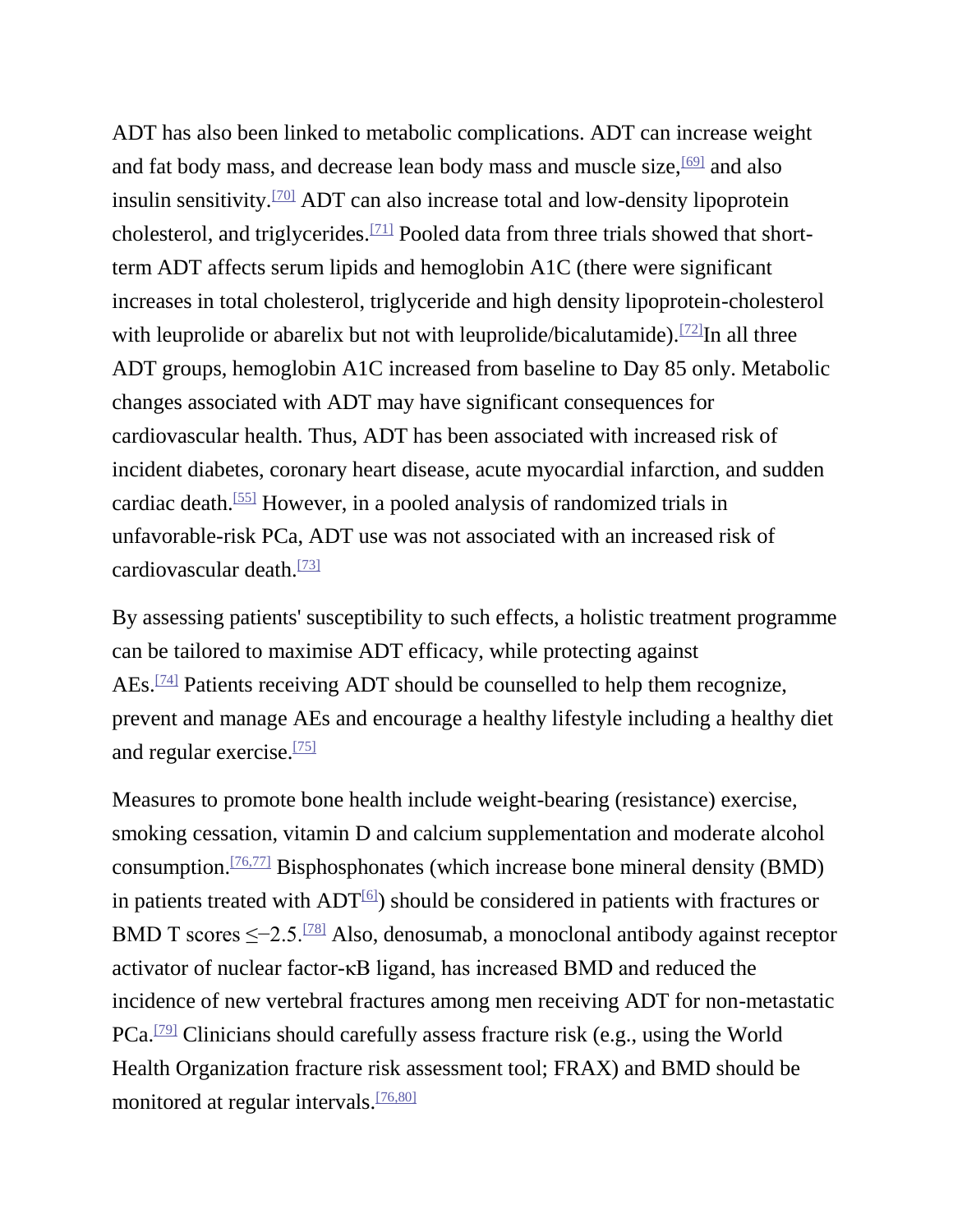When making treatment decisions about ADT, physicians and patients should consider the metabolic AEs and risk of diabetes and cardiovascular disease. Clinicians should educate patients about these risks and adopt risk reduction strategies. This includes following existing guidelines for lifestyle modifications, screening for pre-diabetes/diabetes and management of lipids.<sup>[\[81\]](javascript:newshowcontent()</sup> Patients in whom ADT is initiated should be monitored with periodic follow-up evaluation including assessment of blood pressure, lipid profile and glucose level. Patients with cardiac disease should receive appropriate secondary preventive measures recommended by existing guidelines. $[54]$ 

Indeed, European Association of Urology (EAU) guidelines on PCa recommend encouraging patients to adopt lifestyle changes (e.g., increased physical activity, smoking cessation, decreased alcohol consumption, healthy eating, and normalization of body mass index) before starting long-term  $ADT$ .<sup>[\[1\]](javascript:newshowcontent()</sup>

#### Intermittent Therapy

Intermittent ADT (IAD) is also a possible alternative for some patients to minimize ADT AEs while maintaining anti-tumour efficacy.[\[82\]](javascript:newshowcontent() During IAD, active treatment periods are separated by periods without treatment. On-treatment periods normally last 6–9 months or until a PSA nadir  $\leq$ 4 ng/ml.<sup>[\[83\]](javascript:newshowcontent()</sup> Off-treatment periods are more variable, with treatment reinstated if PSA increases. Optimal thresholds for stopping/resuming ADT are empirical and the best candidates for IAD have not been completely defined (EAU guidelines consider these are 'probably patients with locally advanced or relapsing disease, provided a perfect response is obtained'). Treatment is stopped only if patients are well-informed and compliant and there is no clinical progression (a clear PSA response: PSA <4 ng/ml in metastatic disease, or 0.5 ng/ml in relapsing disease).  $\Box$  After treatment ceases, there should be a clinical examination every 3–6 months (the more advanced the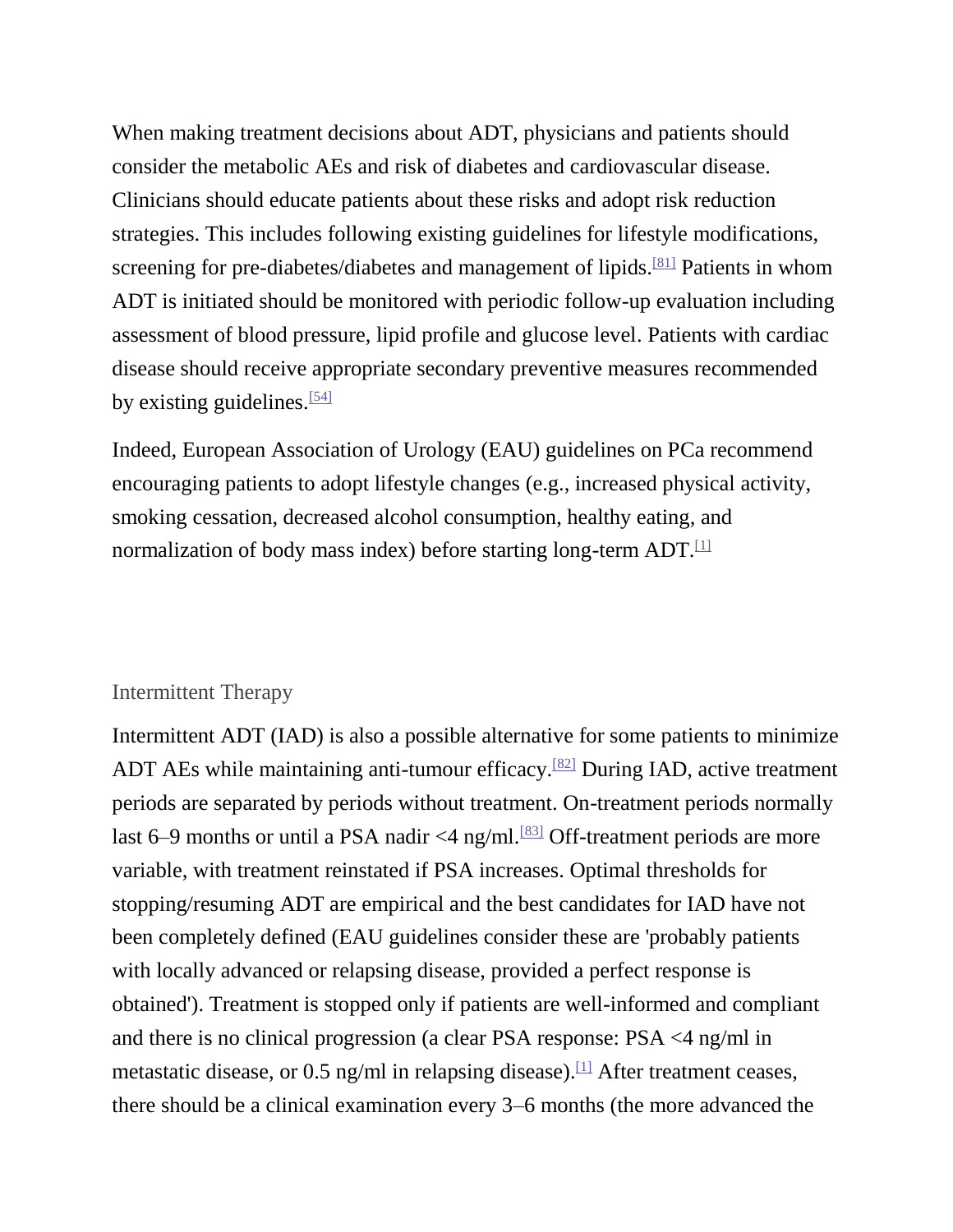disease, the closer the follow-up) and PSA should be monitored. Treatment is resumed if there is either clinical progression or a PSA value above a predetermined, empirically fixed threshold (usually 4–10 ng/ml in non-metastatic or 10–15 ng/ml in metastatic patients).<sup>[\[1\]](javascript:newshowcontent()</sup> A systematic review of data from 19 phase II and of interim data from 8 phase III trials, found that the PSA threshold for stopping treatment was usually  $\leq$ 4 ng/ml, and treatment was restarted generally at  $>10$  or  $>20$  ng/ml.<sup>[\[84\]](javascript:newshowcontent()</sup> Also, a meta-analysis ( $n=1446$  patients) showed that restarting treatment at PSA <15 ng/ml was associated with improved survival compared with restarting at PSA levels  $\geq$ 15 ng/ml.<sup>[\[85\]](javascript:newshowcontent()</sup>

Phase II data show that IAD is a feasible approach.<sup>[\[86\]](javascript:newshowcontent()</sup> During off-treatment periods, quality of life (QOL) improves and patients experience reduced treatmentrelated morbidity. Phase III IAD data are limited. However, a study in >600 patients with locally advanced/metastatic PCa showed comparable efficacy for IAD and continuous androgen deprivation (CAD) with no difference in time to progression and OS.[\[87\]](javascript:newshowcontent() Several AEs were significantly reduced with IAD versus CAD including hot flushes, gynaecomastia, headaches, and skin complaints. Better sexual function was also reported with IAD.

The comparable efficacy of IAD and CAD was supported by a recent long-term randomized phase III trial which found similar OS with IAD and CAD in 1386 men with rising PSA after radical radiotherapy.<sup>[\[88\]](javascript:newshowcontent()</sup> Median OS was 8.8 versus 9.1 years on IAD and CAD, respectively (*P*=0.009 for non-inferiority). Time to hormone-refractory state was significantly improved with IAD (*P*=0.024). Hot flushes were reduced with IAD, but there were no between-group differences in other AEs.

Information from Industry [Dose reduction is not always an option when trying to meet individual patient](http://as.webmd.com/event.ng/Type=click&FlightID=453712&AdID=770332&TargetID=125826&Values=60,72,81,91,145,150,205,208,222,229,234,236,249,308,309,430,662,1469,1963,2019,2472,3175,3187,3361,3435,3438,6844,7187,13461,13842,13858,14125,14128,14130,15191,18257,20184,20448,20835,24345,25586,26513,31020,31795,31913,31922,41363,43128,49066,49544,53316,53875&Redirect=http:/www.medscape.com/infosite/rebif/article-3?src=ad_txt)  [needs in relapsing MS](http://as.webmd.com/event.ng/Type=click&FlightID=453712&AdID=770332&TargetID=125826&Values=60,72,81,91,145,150,205,208,222,229,234,236,249,308,309,430,662,1469,1963,2019,2472,3175,3187,3361,3435,3438,6844,7187,13461,13842,13858,14125,14128,14130,15191,18257,20184,20448,20835,24345,25586,26513,31020,31795,31913,31922,41363,43128,49066,49544,53316,53875&Redirect=http:/www.medscape.com/infosite/rebif/article-3?src=ad_txt)

[Read about dosing](http://as.webmd.com/event.ng/Type=click&FlightID=453712&AdID=770332&TargetID=125826&Values=60,72,81,91,145,150,205,208,222,229,234,236,249,308,309,430,662,1469,1963,2019,2472,3175,3187,3361,3435,3438,6844,7187,13461,13842,13858,14125,14128,14130,15191,18257,20184,20448,20835,24345,25586,26513,31020,31795,31913,31922,41363,43128,49066,49544,53316,53875&Redirect=http:/www.medscape.com/infosite/rebif/article-3?src=ad_txt) flexibility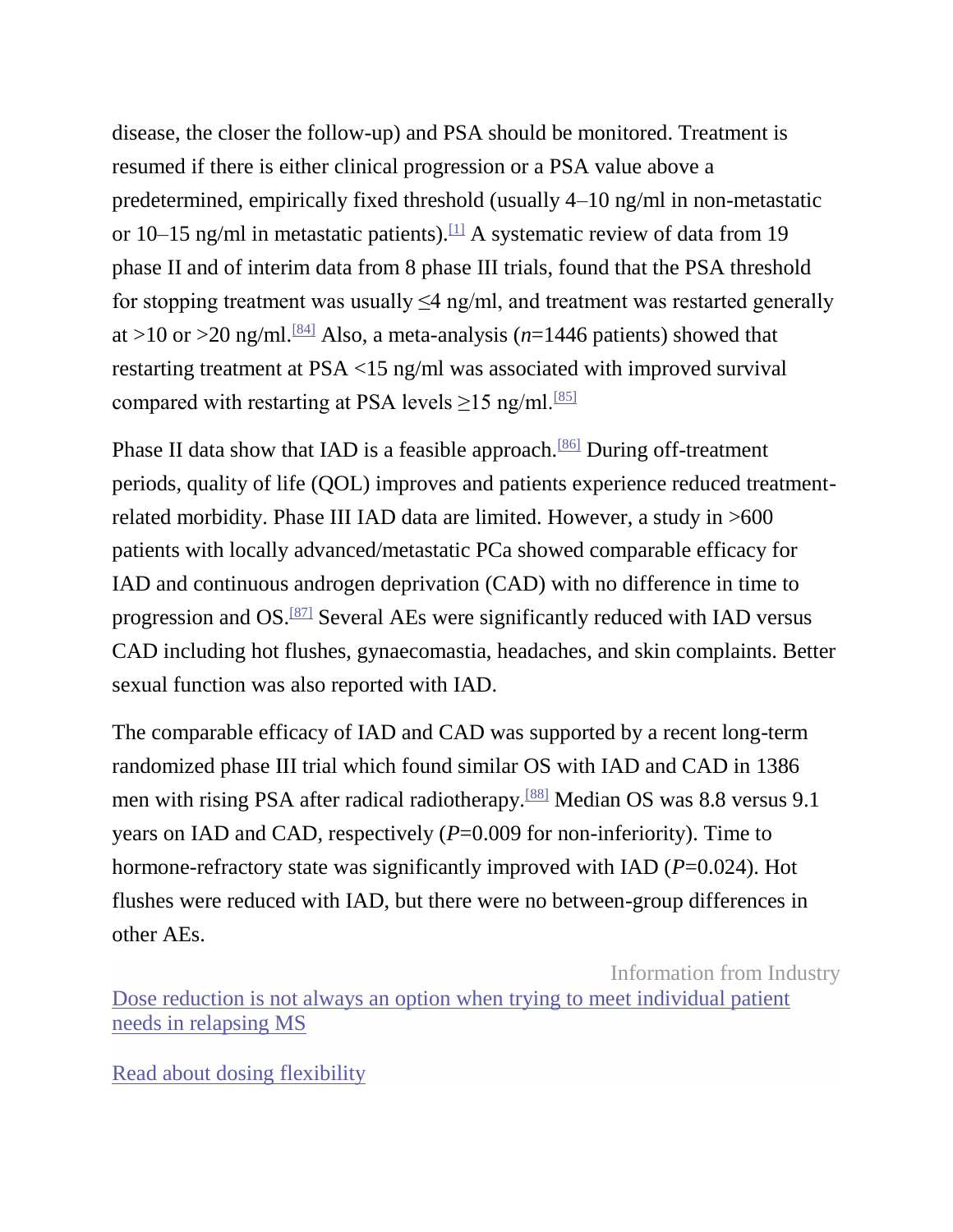Moreover, a systematic review concluded that IAD is at least as effective as CAD while showing tolerability and QOL advantages, especially recovery of sexual potency.[\[84\]](javascript:newshowcontent() The UK National Institute for Health and Clinical Excellence recommends that IAD be offered as a first-line hormonal therapy option to men with newly diagnosed or relapsing metastatic cancer, provided they are aware of the therapy's unproven status.[\[89\]](javascript:newshowcontent() Furthermore, EAU guidelines conclude that IAD is already widely offered to patients with PCa in various clinical settings and its status should no longer be regarded as investigational.  $[1]$ 

Nevertheless, results from ongoing Phase III studies together with further research may clarify issues such as selection of the most appropriate patients to receive IAD, optimal thresholds for stopping/resuming therapy and ADT agents most suitable for IAD.

There appears to be a paradox between the need to maintain low testosterone levels during ADT and allowing testosterone levels to rise/recover during the offtreatment phase of IAD. It is not yet clear how these two issues can be reconciled and further studies are needed to fully explain this. However, it may be related to the type of patient being treated, in terms of tumour characteristics and disease stage.

#### **Summary**

ADT is the mainstay of treatment for advanced PCa and, until recently, largely comprised GnRH agonists. However, GnRH antagonists may offer potential advantages over agonist therapy related to their mechanism of action. Thus, the GnRH antagonist degarelix suppresses testosterone and PSA more rapidly with no initial testosterone surge or subsequent microsurges, and no need for concomitant anti-androgens. Avoiding a testosterone surge may help avoid cancer stimulation and worsening of clinical status, as well as providing more rapid relief of cancer-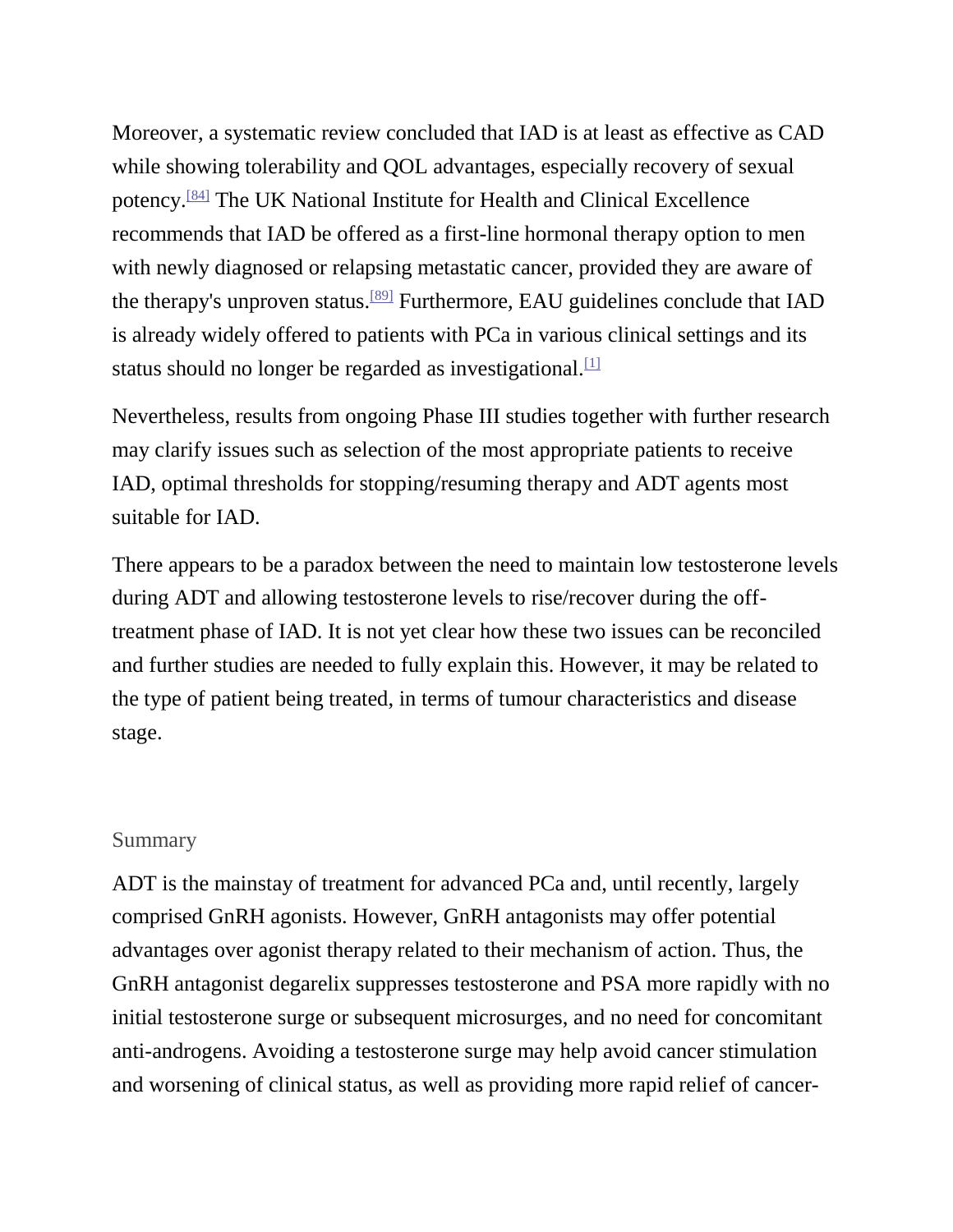related symptoms. Faster castration onset may benefit patients presenting with critical clinical problems such as cord compression, impending long bone fracture or ureteric obstruction,  $\frac{900}{901}$  and may offer physiological advantages for patients receiving neoadjuvant and intermittent ADT. While degarelix is currently only available as a 1-month formulation, GnRH agonists do offer the convenience of longer-term (e.g. 3–6 month) depot formulations, which are less frequently administered.

Other differentiating features of degarelix observed were, during the first treatment year, a lower risk of PSA failure or death, lower S-ALP levels in metastatic disease, and fewer musculoskeletal AEs than the agonist leuprolide. PSA recurrence often precedes clinically detectable recurrence by years, and effective PSA control is associated with improved OS.<sup>[\[91–93\]](javascript:newshowcontent()</sup> Sustained S-ALP control with degarelix may suggest stabilization of bone metastases in comparison to patients receiving GnRH agonists for metastatic disease although the clinical relevance of better S-ALP control remains to be fully determined. Degarelix has also maintained effective testosterone and PSA suppression for >3 years. Together these data appear to support degarelix use as a first-line ADT option.

Although the only GnRH antagonists currently clinically available are degarelix and abarelix, others have been investigated for use in PCa. These include: acyline, which has suppressed testosterone in healthy volunteers; <sup>[\[94,95\]](javascript:newshowcontent()</sup> teverelix which in preliminary phase II data (although not yet available in a peer-reviewed publication) appeared to show testosterone suppression to castrate levels;[\[96\]](javascript:newshowcontent() and ozarelix, which induced apoptosis in hormone-refractory androgen receptor-negative PCa cells.<sup>[\[97\]](javascript:newshowcontent()</sup>Cetrorelix, used in infertility to prevent premature ovulation, has shown improvements in symptoms in phase I/II studies in advanced PCa patients;[\[98,99\]](javascript:newshowcontent() however, it is no longer in development for PCa.

Information from Industry [Dose reduction is not always an option when trying to meet individual patient](http://as.webmd.com/event.ng/Type=click&FlightID=453712&AdID=770332&TargetID=125826&Values=60,72,81,91,145,150,205,208,222,229,234,236,249,308,309,430,662,1469,1963,2019,2472,3175,3187,3361,3435,3438,6844,7187,13461,13842,13858,14125,14128,14130,15191,18257,20184,20448,20835,24345,25586,26513,31020,31795,31913,31922,41363,43128,49066,49544,53316,53875&Redirect=http:/www.medscape.com/infosite/rebif/article-3?src=ad_txt)  [needs in relapsing MS](http://as.webmd.com/event.ng/Type=click&FlightID=453712&AdID=770332&TargetID=125826&Values=60,72,81,91,145,150,205,208,222,229,234,236,249,308,309,430,662,1469,1963,2019,2472,3175,3187,3361,3435,3438,6844,7187,13461,13842,13858,14125,14128,14130,15191,18257,20184,20448,20835,24345,25586,26513,31020,31795,31913,31922,41363,43128,49066,49544,53316,53875&Redirect=http:/www.medscape.com/infosite/rebif/article-3?src=ad_txt)